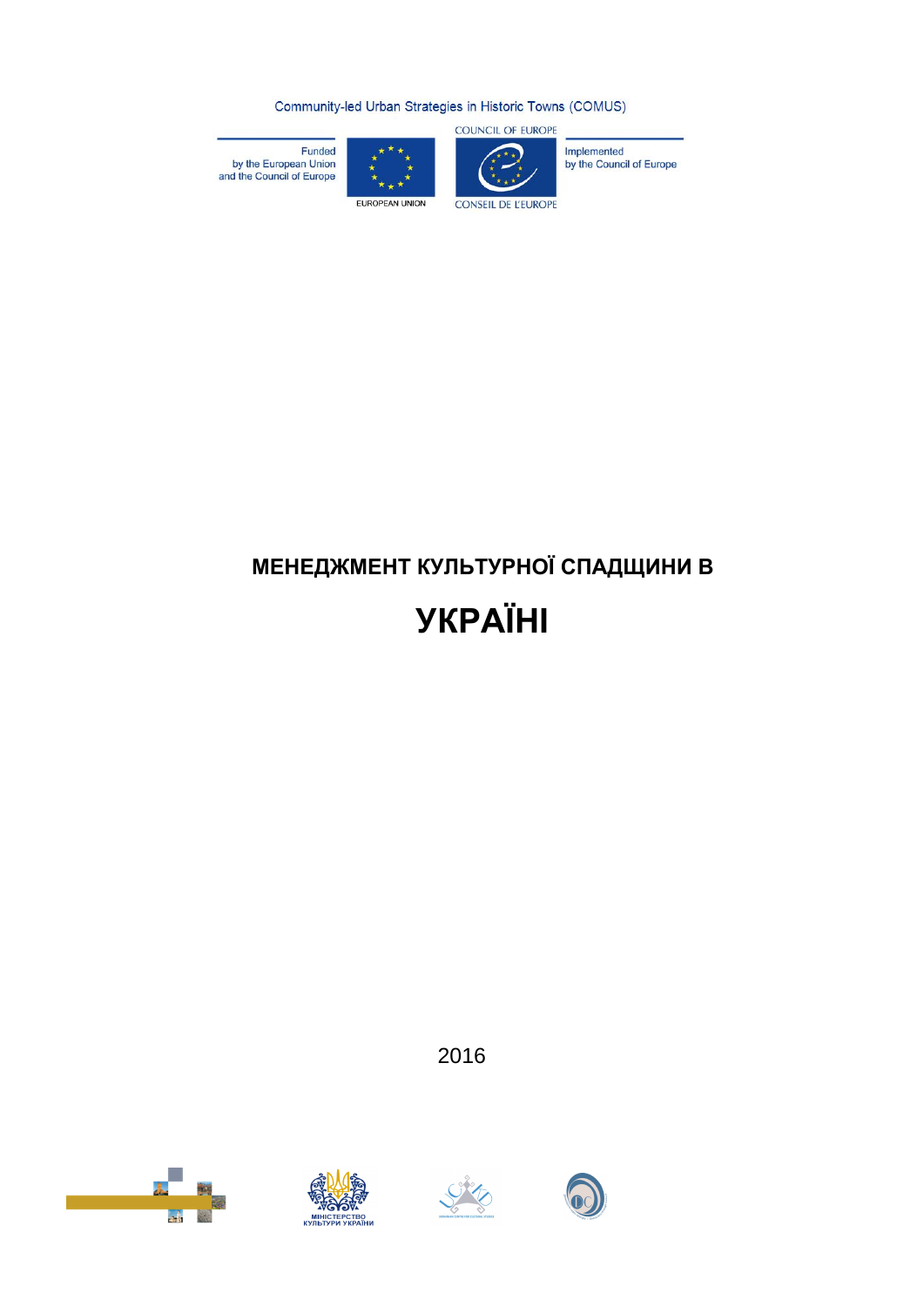*Огляд підготовлено Робочою групою проекту Community-led Urban Strategies in Historic Towns (COMUS) на основі Огляду "Збереження культурної спадщини", підготовленого в рамках Регіональної програми Ради Європи "Київська ініціатива", переглянутого, доповненого та оновленого.*

*За зміст Огляду несуть відповідальність винятково національні експерти. Ні Рада Європи, ні Європейська Комісія не відповідають за думки та інформацію, надану в Огляді.*

# **І. ЗАГАЛЬНИЙ СТИСЛИЙ ОГЛЯД**

#### **1.1 Державний устрій**

Згідно з Конституцією України, схваленою 1996 року, Україна є суверенною і незалежною, демократичною, соціально орієнтованою, відповідальною перед законом державою, що виконує свої функції на основі поділу на законодавчу, виконавчу та судову гілки влади. Відповідно до Конституції, єдиним органом законодавчої влади в Україні є Верховна Рада (ст. 75), що має спеціальні комітети з різних питань, зокрема, Комітет Верховної Ради з питань культури та духовності. Кабінет міністрів України є вищим органом у системі виконавчої влади (ст. 113). Судові процедури здійснює Конституційний суд України та суди загальної юрисдикції (ст. 124 і 125). Стаття 102 Конституції визначає стату Президента України: "Президент України є главою держави і виступає від її імені".

# **1.2 Адміністративна система**

The system of administrative and territorial arrangement of Ukraine consists of: the Autonomous Republic of the Crimea (currently, annexed by the Russian Federation (2014) and included into the administrative system of RF through violation of all international treatments, regulations and norms), regions (two of which, Donetsk and Luhansk regions, suffer from partial occupation by armed units supported by RF), districts, cities, city regions, towns and villages.

Ukraine consists of the following administrative territorial units: *the Autonomous Republic of Crimea* (see above), the regions (oblasts) of Vinnytsya, Volyn, Dnipropetrovsk, Donetsk, Zhytomyr, Transcarpathia, Zaporizhya, Ivano-Frankivsk, Kyiv, Kirovohrad, Luhansk, Lviv, Mykolaiv, Odessa, Poltava, Rivne, Sumy, Ternopil, Kharkiv, Kherson, Khmelnytskyi, Cherkasy, Chernivtsi, Chernihiv, and Kyiv city.

State management in the sphere of protection of cultural heritage, regional development and spatial planning of inhabited places, and protection of environment is conducted by the Cabinet of Ministers of Ukraine through corresponding bodies of executive power and special governmental bodies: Ministry of Culture of Ukraine (MCU), Ministry of Regional Development and Construction of Ukraine (MRDCU), Ministry of Environmental Protection of Ukraine (MEPU).

The MCU is the central body of executive power in the sphere of protection of cultural heritage. Within the structure of the MCU there is the Directorate for Cultural Heritage Protection.

The MRDCU is the main body within the system of the central bodies of executive power for the issues for the realisation of state regional policy and the policy in the sphere of construction, architecture and city construction, and the improvement of administrative and territorial arrangement of Ukraine. In accordance with the tasks delegated to it, the MRDCU has a role to play in the regulation of works to objects recorded in the State Register of immovable monuments of Ukraine including works concerning architectural and city construction objects, as well as objects of garden and park and monumental art, and other objects on the register (see also Part 2.7).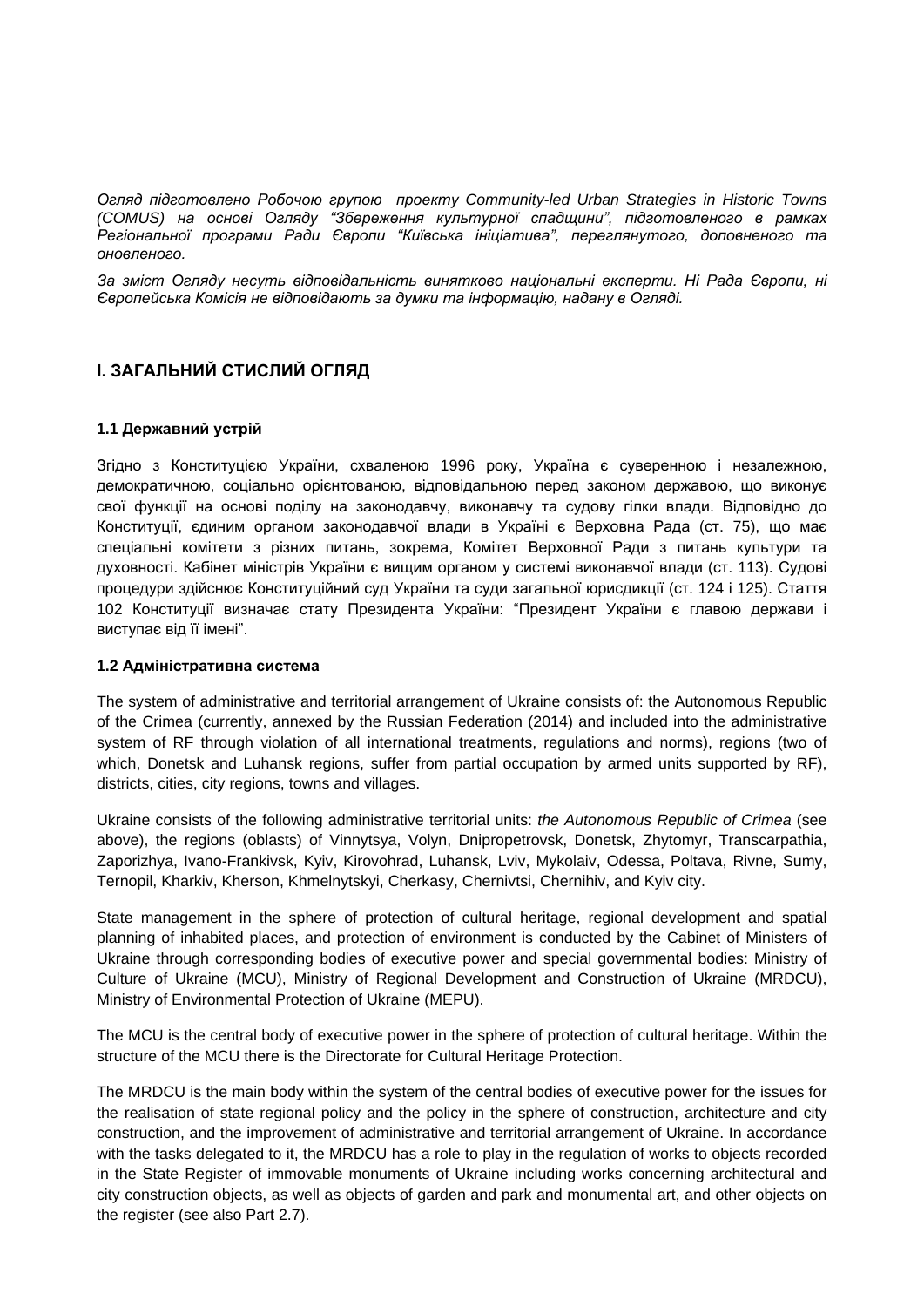# **1.3 Legal System**

Basic principles of the preservation of cultural heritage are reflected in the country's main law. The Constitution of Ukraine, which was adopted at the fifth session of the Ukrainian parliament (Verkhovna Rada), on the 28th of June 1996, proclaims the following: "Cultural heritage shall be protected by law" (part 4, article 54); "The State shall ensure the preservation of historical monuments and other objects of cultural value..." (part 5, article 54); "Everyone shall be obliged not to harm nature or cultural heritage, and to compensate for any damage he/she inflicted" (article 66).

The cultural heritage of Ukraine is an integral part of the world's cultural heritage. The preservation and enhancement of cultural values is among priorities in the government's policy in the sphere of culture, as it is reflected in Cabinet of Ministers of Ukraine (CMU) resolutions and programs. In accordance with the Law of Ukraine On the basics of National Security of Ukraine (Article 3), "spiritual, moral and ethic, cultural and historic values are the basis of national security". The basic law on cultural heritage is the Law of Ukraine On Protection of Cultural Heritage (2000, in new wording as of 2012).

In accordance with the international conventions ratified by the Parliament of Ukraine, preservation of cultural heritage is an international legal obligation of our country to the global community. Ukraine joined a range of international conventions and agreements in the sphere of cultural heritage, namely:

- Convention on the Protection of Cultural Property in the event of Armed Conflicts (Hague, 1954)
- •European Convention on Protection of the Archaeological Heritage (London, 1969);

• Convention on Means of Prohibiting and Preventing the Illicit Export, Import and Transfer of Ownership of Cultural Property (Paris, 1970);

• Convention for the Protection of World Cultural and Natural Heritage (Paris, 1972); • Convention for the Protection of the Architectural Heritage of Europe (Granada Convention, 1985);

- European Convention on the Protection of Archaeological Heritage (revised) (Valletta, 1992);
- UNIDROIT Convention on Stolen or Illegally Exported Cultural Objects (Rome, 1995);
- Convention on the Protection of the Underwater Cultural Heritage (Paris, 2001);
- Convention for the Safeguarding of the Intangible Cultural Heritage (Paris, 2003);
- The European Landscape Convention (The Florence Convention, 2000);
- Council of Europe Framework Convention on the Value of Cultural Heritage for Society (The Faro Convention, 2005);
- The Convention on the Protection and Promotion of the Diversity of Cultural Expressions (2005).

# **1.4 Economic System**

According to the Budget code of Ukraine (2002), the different government levels can finance objects which are under their direct control (in other words, which have local, regional or national significance), which reflects, besides other matters, their level of responsibility. The policy of decentralization which is realized in Ukraine since 2014, gives new possibilities for local governments but, at the same time, puts more responsibilities for them in various spheres, particularly, cultural heritage preservation and promotion. The correlation between cultural expenditures from state and regional/local budgets for 2017 is 1:3, that is, it is projected UAH 3 bln from state budget vs UAH 9 bln from regional/local budgets. The Law of Ukraine *On Principles of the State Regional Policy* (2015) establishes main legal, economic, social, ecological, humanitarian and organization principles of the state regional policy as an integral part of the internal and economic policy of Ukraine.

The State Strategy for Regional Development for 2020 approved by the CMU Resolution #385 as of August 6, 2014, defines as one of key priorities the territorial social and economic integration and spatial development. It could be reached, as the Strategy states, by a set of interconnected objectives, in particular: *rational use of natural and resource potential, preservation of cultural heritage and the most valuable natural territories*. The Strategy envisages: preservation of historical and cultural values and natural heritage making them widely accessible; raising awareness of citizens concerning value of their living territories involving them to management; rational use of cultural and natural resources for economic development and employment; preservation of biological and landscape diversity; preservation of authentic culture, traditions, customs, believes, rituals; etc.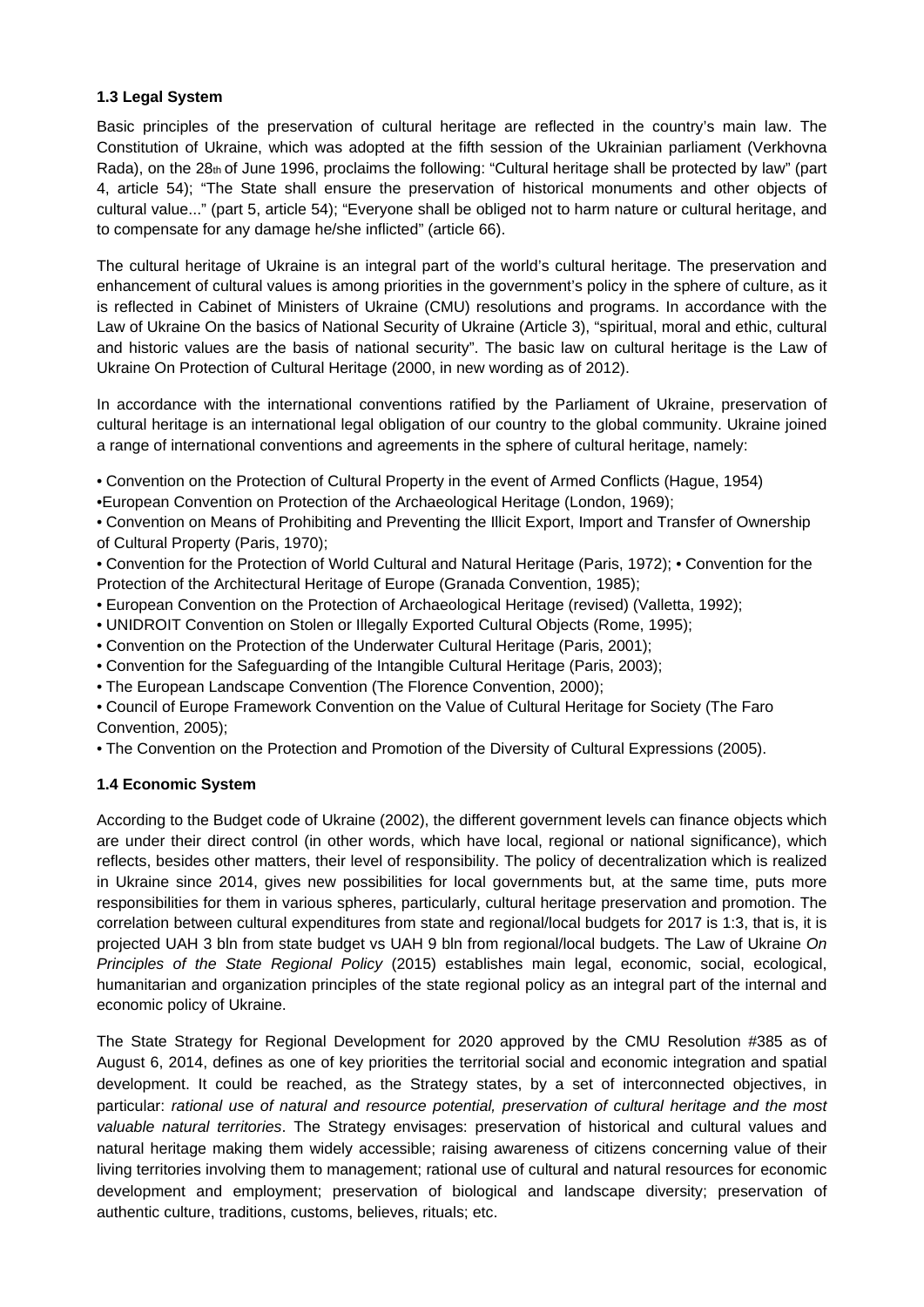The structure of main branches of Ukrainian economy has changed recently due to above mentioned conflicts: mining and metallurgy at the eastern part of Ukraine (Donbass) has been reduced, meanwhile construction, agrarian industry, real estate and IT has become basic sources for national revenues.

# **ІІ. СПЕЦИФІЧНА ІНФОРМАЦІЯ**

#### **2.1. Система адміністрування культурної і природної спадщини.**

Державне управління у сфері охорони культурної спадщини покладається на Кабінет Міністрів України, спеціально уповноважені органи охорони культурної спадщини (в редакції Закону України «Про охорону культурної спадщини» № 5461-VI (5461-17) від 16/10/2012)/

До спеціально уповноважених органів охорони культурної спадщини належать:

*Центральні органи виконавчої влади, що забезпечують формування та реалізують державну політику у сфері охорони культурної спадщини*;

*органи виконавчої влади Автономної Республіки Крим (в редакції Закону № 5461-VI (5461-17) від 16/10/2012).* 

(Відповідно до п.7 ст.5 Закону України «Про забезпечення прав і свобод громадян та правовий режим на тимчасово окупованій території України» *(Відомості Верховної Ради (ВВР), 2014, № 26, ст.892)* «відповідальність за охорону культурної спадщини на тимчасово окупованій території покладається на Російську Федерацію як на державу, що здійснює окупацію, відповідно до норм і принципів міжнародного права» *(http://zakon4.rada.gov.ua/laws/show/1207-18).*

*обласні, районні, Київська та Севастопольська міські державні адміністрації (в редакції Закону* № 5461-VI (5461-17) від 16/10/2012)

*виконавчий орган сільської, селищної, міської ради ((в редакції Закону* № 5461-VI (5461-17) від 16/10/2012)

Міністерство культури України (далі за текстом Мінкультури) здійснює повноваження центрального органу виконавчої влади у сфері охорони культурної спадщини*.* Структурним підрозділом Управління охорони культурної спадщини та заповідників, яке реалізує державну політику у сфері охорони культурної спадщини; контроль і нагляд за додержанням вимог законодавства з питань охорони культурної спадщини; забезпечення розвитку міжнародного співробітництва у зазначеній сфері.

Водночас частину функції щодо пам'яток архітектури та містобудування здійснює Міністерство регіонального розвитку та будівництва України (далі за текстом Мінрегіонбуд), яке є головним органом у системі центральних органів виконавчої влади з питань забезпечення реалізації державної регіональної політики і політики у сфері будівництва, архітектури та містобудування, удосконалення адміністративно-територіального устрою України. Відповідно до покладених на нього завдань, Мінрегіонбуд бере участь у роботі, пов'язаній з включенням об'єктів архітектури та містобудування, садово-паркового і монументально мистецтва, інших об'єктів до Державного реєстру нерухомих пам'яток України (див. 2.7.). Окрім того, організовує роботу пов'язану зі збереженням, охороною, обліком, використанням і реставрацією пам'яток архітектури та містобудування, а також районів історичної забудови.

Однак, на сьогодні, окремі органи охорони культурної спадщини, в областях та містах – практично відсутні, лише при міських раді Одеси і Львова існує підрозділ з охорони культурної спадщини.

Тенденція стосовно знищення окремих органів охорони культурної спадщини, була пов'язана із Постановою Кабінету міністрів України «Про [ліквідацію](http://zakon.rada.gov.ua/go/346-2011-%D0%BF) урядових органів» від 28.03.2011 № **346** яка була прийнята на виконання пункту 4 статті 7 Указу Президента України від 9 грудня 2010 р. N 1085 ([1085/2010\)](http://zakon5.rada.gov.ua/laws/show/1085/2010) "Про оптимізацію системи центральних органів виконавчої влади", наслідком якої стало ліквідація Державної служби охорони культурної спадщини Міністерства культури України в 2012 році. А в 2014 році, було взагалі ліквідовано – Департамент культурної спадщини України в структурі Міністерства культури України.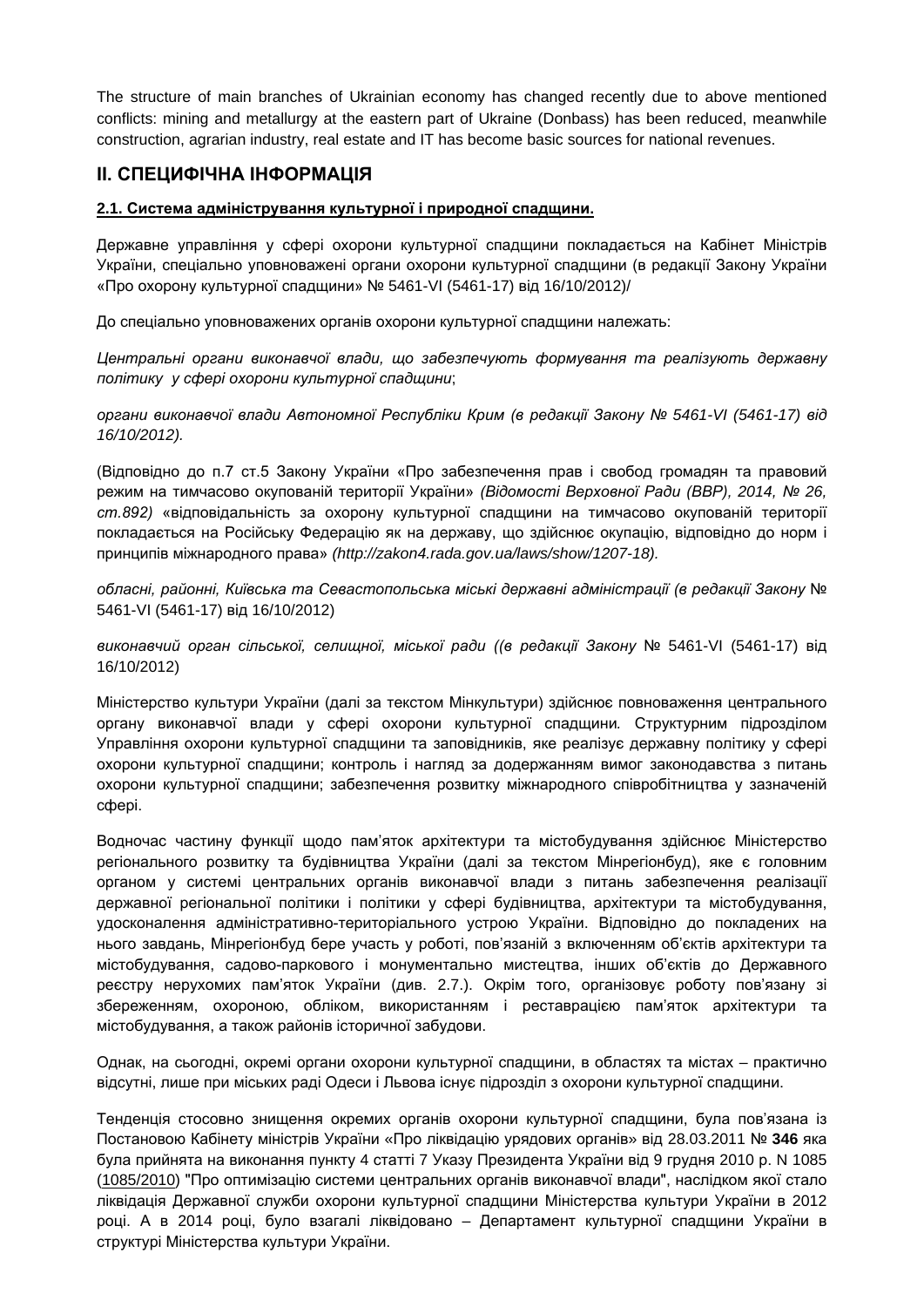На рівні регіональної (обласної) влади питання охорони культурної спадщини (де відсутні органи охорони культурної спадщини) належать до компетенції управлінь культури обласних державних адміністрацій, та почасти – управлінь містобудування та архітектури.

Середня чисельність фахівців, безпосередньо задіяних в охороні культурної спадщини на рівні обласних і міських структур – у межах від 1-х до 3-ти осіб (крім м. Києва).

Регіональні органи охорони культурної спадщини підконтрольні і підзвітні відповідним місцевим органам виконавчої влади та центральному органу виконавчої влади у сфері охорони культурної спадщини (Мінкультури) в межах, передбачених законом.

Рішення (розпорядження, дозволи, приписи, постанови) центрального органу виконавчої влади у сфері охорони культурної спадщини (Мінкультури) є обов'язковими для виконання органами охорони культурної спадщини. Рішення (розпорядження, дозволи, приписи, постанови) органів охорони культурної спадщини є обов'язковими для виконання юридичними і фізичними особами.

Головним органом у системі центральних органів виконавчої влади з питань охорони навколишнього природного середовища є Міністерство охорони навколишнього природного середовища України, основними завданнями якого є забезпечення реалізації державної політики у сфері охорони навколишнього природного середовища, раціонального використання, відтворення і охорони природних ресурсів, здійснення державного контролю за використанням та охороною земель, екологічної безпеки, заповідної справи, поводження з відходами, формування, збереження та використання екологічної мережі, геологічного вивчення та забезпечення раціонального використання надр.

#### **2.2. Законодавство сфери охорони культурної спадщин і взаємодія з іншими галузевим законодавством.**

Основу чинної системи законів, що стосуються питань культурної спадщини та історичного середовища в Україні, закладено ще в останній чверті ХХ ст., коли Україна перебувала в складі СРСР.

За час незалежності в українській державі ухвалено важливі законодавчі акти щодо забезпечення збереження культурної та природної спадщини.

Було ухвалено низку законів, що окремо регламентували діяльність у музейній, архівній, бібліотечній сферах, в архітектурі та містобудуванні, використанні й охороні нерухомих пам'яток і природного довкілля: «Про природно-заповідний фонд України» (1992 р.), «Про основи містобудування» (1992 р.), «Про Національний архівний фонд та архівні установи» (1993 р.), «Про музеї та музейну справу» (1995 р.), «Про вивезення, ввезення та повернення культурних цінностей» (1999), «Про архітектурну діяльність» (1999 р.), «Про планування і забудову територій» (2000 р.), «Про охорону культурної спадщини» (2000 р.), «Про охорону археологічної спадщини» (2004 р.), «Про благоустрій населених пунктів» (2005 р.). Також питання охорони культурної спадщини регульовані іншим галузевим законодавством*.*

Основним законом сфери охорони культурної спадщини є Закон України «Про охорону культурної спадщини». З метою реалізації державної політики і забезпечення управління у сфері охорони культурної спадщини протягом останніх років відповідно до Закону України ''Про охорону культурної спадщини'' прийнято ряд нормативно-правових документів, зокрема:

Список історичних населених місць України (міста та селища), (постанова Кабінету Міністрів від 26.07. 2001 р. № 878). Цей список включає 401 місто і селище міського типу.

Порядок визначення категорій пам'яток для занесення об'єктів культурної спадщини до Державного реєстру нерухомих пам'яток України (постанова Кабінету Міністрів від 27.12.2001 № 1760). Цей акт встановлює порядок занесення об'єктів культурної спадщини до Державного реєстру нерухомих пам'яток України та визначає критерії, за якими ці об'єкти заносяться до Реєстру за категоріями національного та місцевого значення.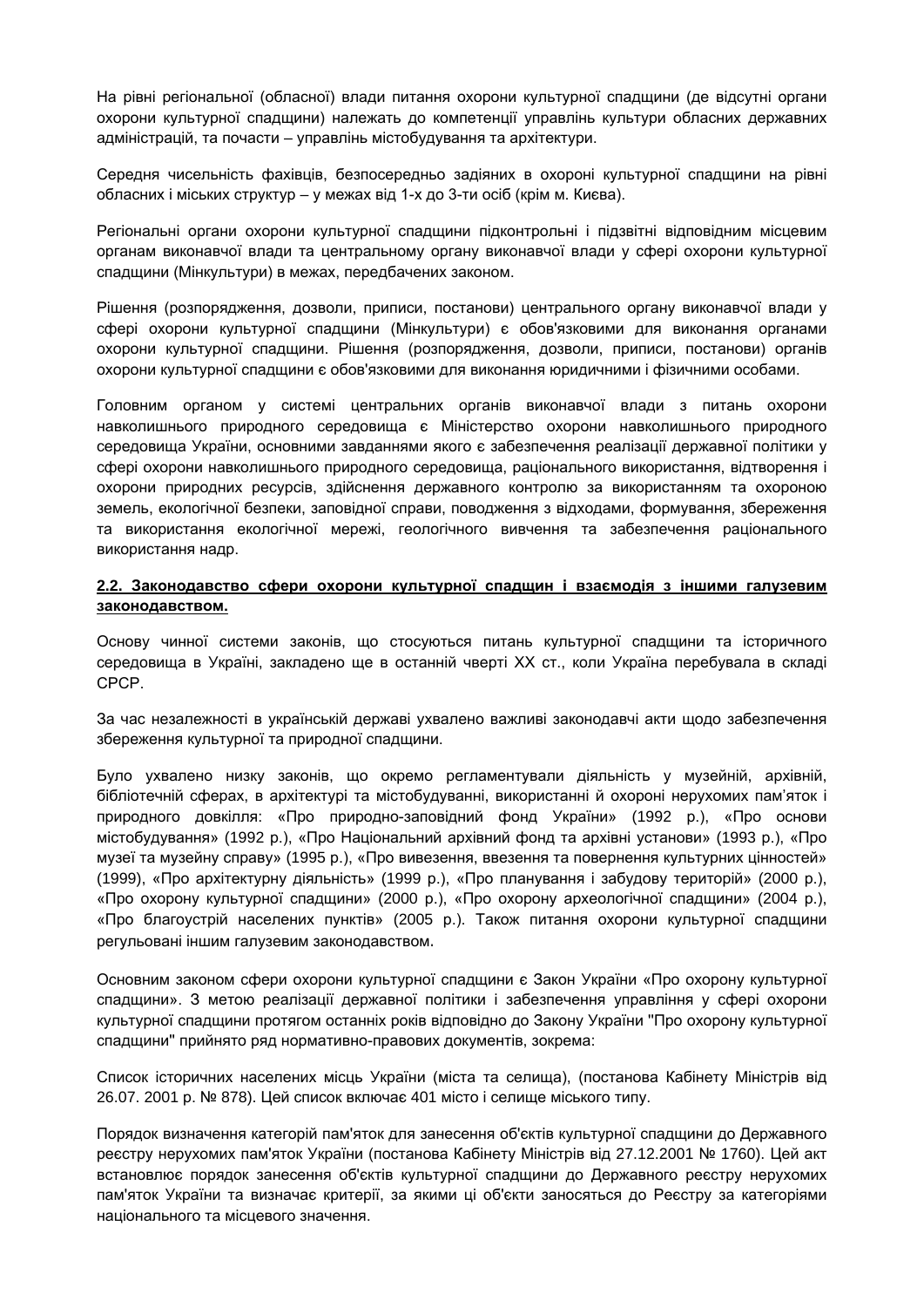Порядок укладання охоронних договорів на пам'ятки культурної спадщини (постанова Кабінету Міністрів від 28.12.2001 р. № 1768), Постанова Кабінету Міністрів від 29.10.03 № 1699 "Про затвердження Типового договору про безоплатне користування релігійною організацією культовими будівлями та іншим майном, що є державною власністю". Цими актами визначено порядок укладання охоронного договору на пам'ятку, яким встановлюється режим її використання та утримання.

Постанова Кабінету Міністрів від 14.02.02 № 137 ''Про умови передачі культових будівель визначних пам'яток архітектури релігійним організаціям''.

Порядок видачі дозволів на проведення археологічних розвідок, розкопок, інших земляних робіт на території пам'ятки, охоронюваній археологічній території, в зонах охорони, в історичних ареалах населених місць, а також досліджень решток життєдіяльності людини, що містяться під земною поверхнею, під водою на території України (постанова Кабінету Міністрів від 13.03.02 № 316);

Порядок визначення меж та режимів використання історичних ареалів населених місць, обмеження господарської діяльності на території історичних ареалів населених місць (постанова Кабінету Міністрів від 13.03.2002 р. № 318).

Методика грошової оцінки пам'яток (постанова Кабінету Міністрів від 26.09.2002 р. № 1447.). Ця методика визначає процедуру проведення грошової оцінки пам'яток.

Спільними наказами Державного комітету будівництва, архітектури та житлової політики України та Міністерства культури і мистецтва України затверджено Типове положення про консультативну раду з питань охорони культурної спадщини місцевих органів охорони культурної спадщини ( від 26.02.01 №42/94), Порядок встановлення та утримання охоронних дощок та охоронних знаків на нерухомих пам'ятках (від 27.01.04 № 30/10).

Наказом Держбуду України від 13 вересня 2004 року №173 введені в дію з 1 січня 2005 року ДБН В .3.2-1-2004 ''Реставраційні, консерваційні та ремонтні роботи на пам'ятках культурної спадщини''.

Наказами Міністерства культури і туризму України затверджені, наступні нормативно-правові акти:

Порядок видачі свідоцтва про реєстрацію об'єктів культурної спадщини як пам'ятки (від 05.12.05. № 900);

Інструкція з оформлення матеріалів про адміністративні правопорушення у сфері охорони культурної спадщини (від 04.08.06. № 636);

Форма звітності (адміністративні дані № 1-ПКС (річна) ''Звіт про нерухомі пам'ятки та об'єкти культурної спадщини'' та інструкція по її заповненню (від 20.08.07. № 48);

Стандарт надання адміністративної послуги з видачі дозволу на проведення археологічних розвідок, розкопок, а також досліджень решток життєдіяльності людини, що містяться під земною поверхнею, під водою на території України (від 01.09.2009. № 715/0/16-09).

Порядок обліку об'єктів культурної спадщини (від 11.03.2013, N 158, зареєстровано в Міністерстві юстиції України 01.04.2013 р. за N 528/23060)

Ще з 1970-х рр. в Україні існує міжвідомча неузгодженість у сфері управління охороною культурної спадщини, яка поділена між органами культури та органами будівництва. Це, на думку експертів, негативно позначилося на розвитку системи законодавства, а також практики пам'яткоохоронної діяльності України. Так, у 2002 р. унаслідок міжвідомчої неузгодженості Мінкультури з Держбудом Міністерство юстиції України скасувало державну реєстрацію нормативно-правового документу «Порядку визначення меж зон охорони пам'яток» і з 21 листопада 2002 р. він утратив чинність. Згаданий документ містив систематизовані вимоги до встановлення меж та загальне визначення режимів зон охорони окремих пам'яток та їх комплексів, територіальної організації охорони пам'яток, методики розроблення і використання зон охорони, що мало особливо важливе значення для великих історичних міст. Дотепер в Україні відсутній нормативний документ, який регулював би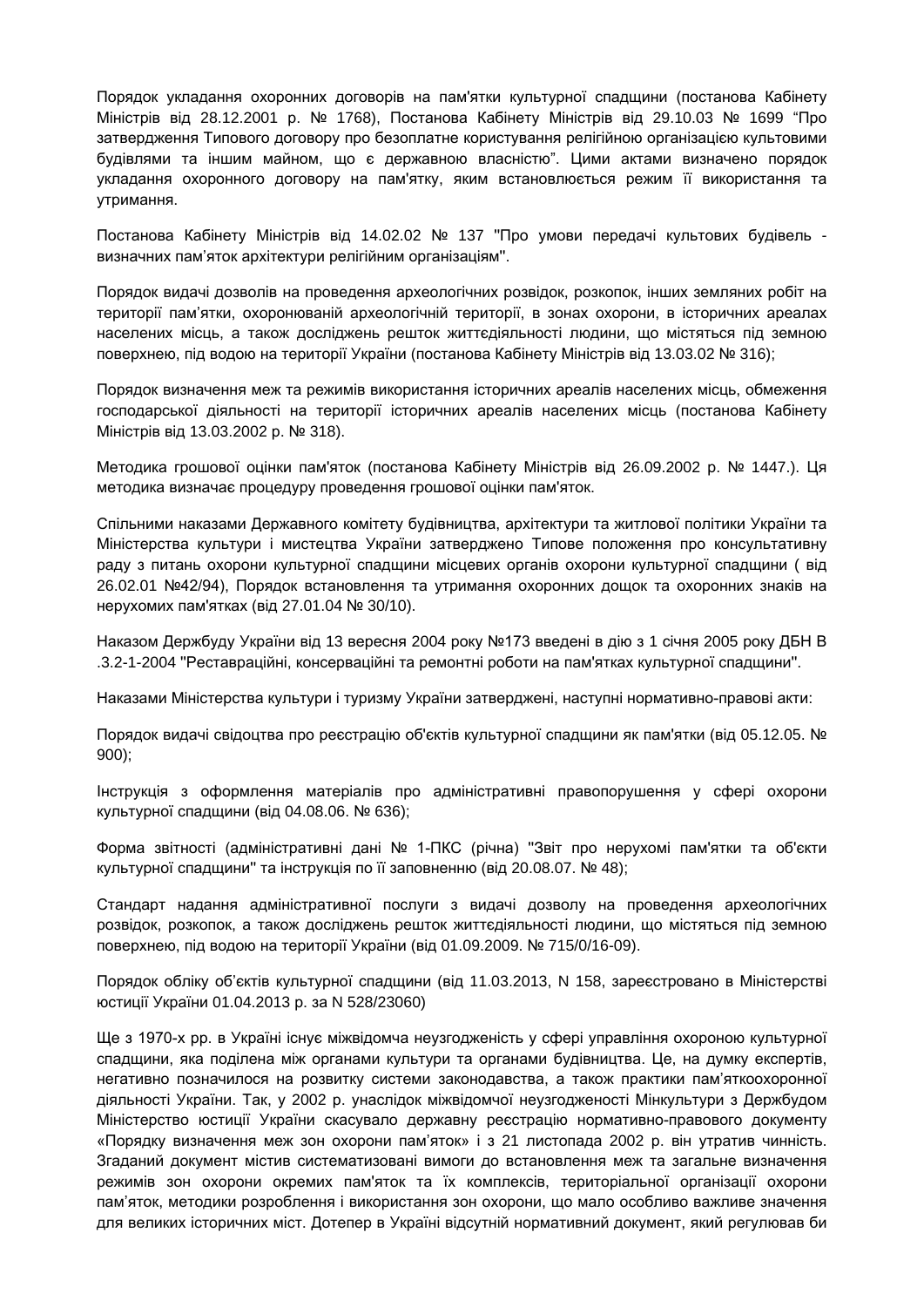ці питання. Існують й інші прогалини в законодавстві. Наразі чітко не регламентовано проведення таких видів робіт, як: «реконструкція історичних населених місць», «регенерація історичної забудови», чи роботи, пов'язані зі збереженням районів історичної забудови (це спільна компетенція Мінкультури та Мінрегіонбуду).

# **2.3. Форми охорони нерухомої культурної спадщини.**

Об'єкти культурної спадщини незалежно від форми власності відповідно до їхньої археологічної, естетичної, етнологічної, історичної, мистецької, наукової чи художньої цінності підлягають реєстрації шляхом занесення до Державного реєстру нерухомих пам'яток України. Тим самим цим об'єктам надається статус пам'ятки і вони охороняються державою. Об'єкти культурної спадщини заносяться до Реєстру за категоріями *пам'ятка національного* чи *пам'ятка місцевого значення* залежно від цінності об'єкта (див. Розділ 2.7.).

За типами об'єкти культурної спадщини поділяються на:

*споруди (витвори)* - твори архітектури та інженерного мистецтва, твори монументальної скульптури та монументального малярства, археологічні об'єкти, печери з наявними свідченнями життєдіяльності людини, будівлі або приміщення в них, що зберегли автентичні свідчення про визначні історичні події, життя та діяльність відомих осіб;

*комплекси (ансамблі)* - топографічно визначені сукупності окремих або поєднаних між собою об'єктів культурної спадщини;

*визначні місця* - зони або ландшафти, природно-антропогенні витвори, що донесли до нашого часу цінність з археологічного, естетичного, етнологічного, історичного, архітектурного, мистецького, наукового чи художнього погляду.

За видами об'єкти культурної спадщини поділяються на:

*археологічні, історичні, об'єкти монументального мистецтва, об'єкти архітектури, містобудування, об'єкти садово-паркового мистецтва, ландшафтні, об'єкти науки і техніки.*

# *Зони охорони культурної спадщини*

З метою захисту традиційного характеру середовища пам'яток, комплексів (ансамблів) навколо них встановлюються *зони охорони пам'яток: охоронні зони, зони регулювання забудови, зони охоронюваного ландшафту, зони охорони археологічного культурного шару.*

Зони охорони пам'яток встановлюються на основі науково-проектної документації регуляторноохоронного характеру, яка розробляється на базі матеріалів досліджень культурної спадщини і регламентує містобудівну діяльність навколо пам'ятки з метою забезпечення оптимальних умов її існування, збереження історичного середовища пам'ятки, виявлення та доцільного використання її композиційно-художніх якостей, врахування її містоформівної ролі.

| Охоронна зона                   | територія, що виділяється для збереження найближчого середовища<br>пам'ятки.<br>пам'ятки<br>створення оптимальних умов<br>для<br>ОГЛЯДУ<br>забезпечення належного її функціонування, охорони від вібрації,<br>забруднення, підтоплення та інших негативних техногенних і<br>природних впливів.                                                                                                               |
|---------------------------------|--------------------------------------------------------------------------------------------------------------------------------------------------------------------------------------------------------------------------------------------------------------------------------------------------------------------------------------------------------------------------------------------------------------|
| Зона<br>регулювання<br>забудови | забудована чи призначена під забудову територія за межами<br>охоронної зони, на яку поширюється композиційно-видовий вплив<br>Ця зона призначена для збереження особливостей<br>пам'ятки.<br>візуального сприйняття пам'ятки, її активної ролі в композиції і пейзажі<br>населеного місця. Вона виконує функції буферної, перехідної та<br>синтезуючої зони у взаємодії з новими об'єктами довкілля. У зонах |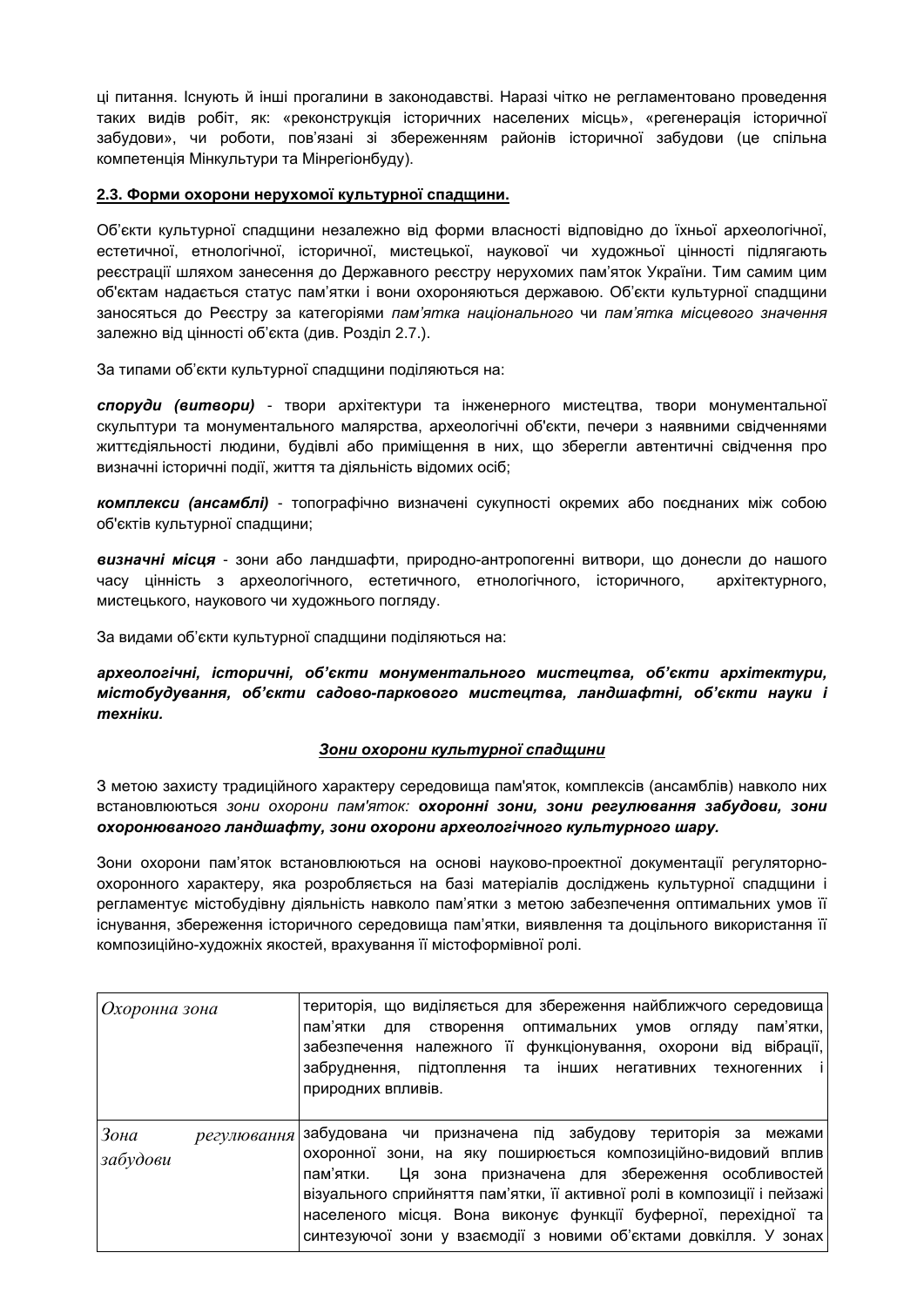|                                    | нові<br>будівлі<br>забудови<br>регламентуються<br>регулювання<br>за<br>розташуванням, прийомами організації, висотою, довжиною фасадів,<br>масштабом,<br>характером<br>членувань, пластичним і<br>кольоровим<br>вирішенням, функціональним використанням.                                                                                                                                                                                                                                                                                         |
|------------------------------------|---------------------------------------------------------------------------------------------------------------------------------------------------------------------------------------------------------------------------------------------------------------------------------------------------------------------------------------------------------------------------------------------------------------------------------------------------------------------------------------------------------------------------------------------------|
| Зона<br>охоронюваного<br>ландшафту | природна чи переважно природна з розосередженою традиційною<br>забудовою територія за межами охоронної зони, з якою пам'ятка має<br>активний візуальний зв'язок. Вона визначається для збереження і<br>реабілітації природних територій та утворень, які є характерним<br>історичним середовищем пам'ятки і відіграють важливу роль в образі<br>населеного місця або окремого пейзажу. Зони охоронюваного<br>ландшафту можуть використовуватися для рекреації з мінімальним<br>упорядженням і для традиційної діяльності, що не порушує ландшафт. |

Межі та режими використання зон охорони пам'яток визначаються відповідною науково-проектною документацією та затверджуються центральним органом виконавчої влади у сфері охорони культурної спадщини або уповноваженими ним органами охорони культурної спадщини.

# *Статус територій, пов'язаних з охороною культурної спадщини*

Території пам'яток, охоронних зон, заповідників охоронювані археологічні території належать до земель історико-культурного призначення, включаються до державних земельних кадастрів, планів землекористування, проектів землеустрою, іншої містобудівної документації. Землі історикокультурної призначення можуть перебувати у державній, комунальній та приватній власності (Земельний кодекс України). Землевласники та землекористувачі зобов'язані дотримуватись правил використання земель історико-культурного призначення, відповідно до їх цільового призначення.

Таким чином об'єкти культурної спадщини де-юре досить міцно захищені законодавством, однак на практиці законодавчі обмеження не виконуються. Причина цього полягає як у відсутності належної правової культури у представників уповноважених органів влади і бізнесменів, так і у переобтяженості нормативно-правових актів заборонами і обмеженнями щодо ведення господарської та економічної діяльності замість недостатність функції власне регулювання цієї діяльності. Згадані обставини нерідко спонукають суб'єктів господарювання до віднаходження способів зміни цільового призначення земельних ділянок, виключення пам'яток ї зі спеціальних державних реєстрів, після чого об'єкт позбавляється захисту з боку держави.

# **2.4. Інші механізми захисту/охорони історичних місць і поселень.**

# *Створення історико-культурних заповідників в Україні*

Ансамблі і комплекси пам'яток, які становлять виняткову археологічну, естетичну, етнографічну, історичну, мистецьку, наукову чи художню цінність, можуть *бути оголошені історикокультурними заповідником.* Рішення про оголошення комплексу (ансамблю) пам'яток історикокультурним заповідником державного значення приймає Кабінет Міністрів України, місцевого значення – Верховна Рада Автономної Республіки Крим, обласна, Київська і Севастопольська міські ради.

Основними завданнями заповідника є здійснення заходів з охорони і збереження об'єктів культурної спадщини, пов'язаних з ними територій та рухомих предметів, творів монументального, образотворчого, декоративно-прикладного мистецтва, а також проведення науково-дослідної, науково-методичної, інформаційної та культурно-освітньої роботи з метою популяризації культурної спадщини, духовного збагачення громадян.

Оголошення комплексу (ансамблю) пам'яток заповідником надає можливість більш ефективного збереження та використання об'єктів культурної спадщини, створення робочих місць, наукової бази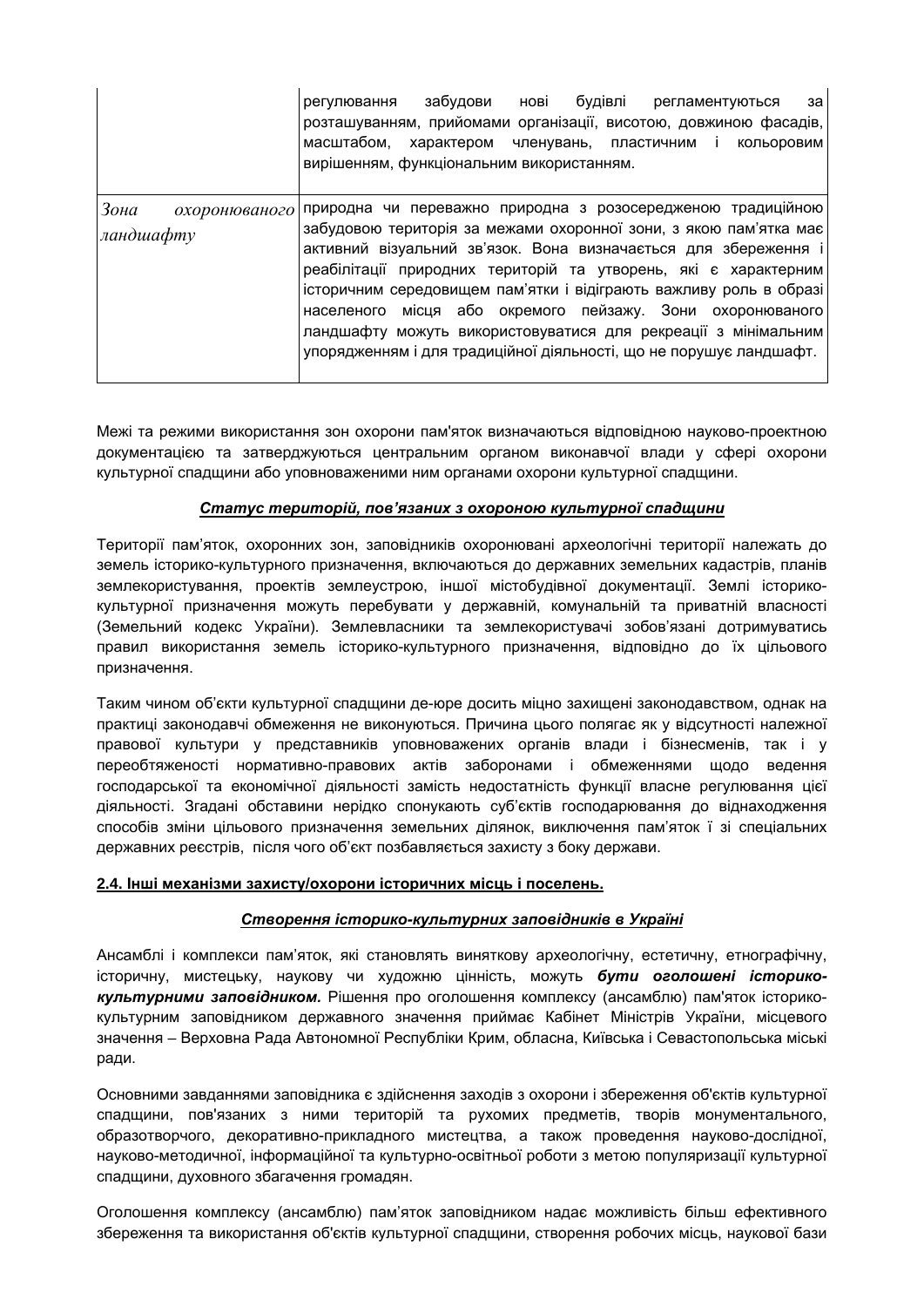для системного вивчення та реставрації пам'яток, а також забезпечення фінансової підтримки держави на ці види робіт.

За роки незалежності кількість історико-культурних заповідників в Україні збільшилась удвічі, порівняно з радянською добою. На цей час їх функціонує 64.

Згідно з розпорядженням Кабінету Міністрів України від 20.10.2011 р. № 1023-р "Про передачу цілісних майнових комплексів історико-культурних заповідників до сфери управління Міністерства культури України" та розпорядження Кабінету Міністрів України від 9.06.2011 р. № 552-р "Про передачу цілісного майнового комплексу Національного заповідника "Софія Київська", одинадцять заповідників, що перебували у підпорядкуванні Міністерства регіонального розвитку, будівництва та житлово-комунального господарства було передано у відання Мінкультури: Національний заповідник "Глухів", Національний заповідник "Замки Тернопілля", Національний історикоархітектурний заповідник "Кам'янець", Національний архітектурно-історичний заповідник "Чернігів стародавній", Державний історико-архітектурний заповідник у м. Жовкві, Державний історикокультурний заповідник у м. Белзі, Кременецько-Почаївський державний історико-архітектурний заповідник, Державний історико-архітектурний заповідник у м. Бережанах, Державний історикоархітектурний заповідник "Стара Умань", Державний історико-архітектурний заповідник "Хотинська фортеця" та Національний заповідник "Софія Київська". Національні історико-меморіальні заповідники "Бабин Яр" та "Биківнянські могили", які перебували до цього часу у сфері управління Українського інституту національної пам'яті також включені до сфери Мінкультури згідно з розпорядженням Кабінету Міністрів України від 14 лютого 2011 р. № 133-р "Про віднесення національних заповідників до сфери управління Міністерства культури України".

Відтак управління історико-культурними заповідниками здійснюють: Мінкультури (25 заповідників та Музей-заповідник українського гончарства в смт Опішне), місцеві органи державної влади та інші організації (38 заповідників).

24 історико-культурних заповідника мають статус національних і фінансуються з Державного бюджету України (Національний заповідник "Софія Київська", Національний Києво-Печерський історико-культурний заповідник, Національний заповідник "Херсонес Таврійський", Національний заповідник "Хортиця", Національний заповідник ''Глухів" та інші). Загальна кількість співробітників, що працюють в історико-культурних заповідниках України, які підпорядковані Мінкультури становить близько 3400 чоловік.

Собор Святої Софії з прилеглими монастирськими спорудами та Києво-Печерська лавра (Національний заповідник "Софія Київська" та Національний Києво-Печерський історико-культурний заповідник) – у 1990 р. включено до Списку всесвітньої культурної спадщини UNESCO. Також до цього списку у 2013 р. включено Стародавнє місто Херсонес Таврійський та його хора (V ст. до н.е. – ХІV ст. н.е. (Руїни античного міста Херсонес, ІV ст. до н.е. – ХІІ ст. н.е. (1989 р.) (Національний заповідник "Херсонес Таврійський"). Ці заповідники є своєрідною культурною скарбницею держави. До Попереднього списку всесвітньої спадщини UNESCO внесені об'єкти та комплекси пам'яток, що входять до складу заповідників:

 Історичний центр м. Чернігів ІХ – ХІІІ ст. (1989 р.) (Національний архітектурноісторичний заповідник "Чернігів стародавній").

 Археологічний комплекс "Кам'яна могила" (2006 р.) (Національний історикоархеологічний заповідник "Кам'яна могила")1.

3. Комплекс пам'яток Судацької фортеці VI-XVI ст. (2007 р.) (Національний заповідник "Софія Київська").

Кирилівська та Андріївська церкви (2009 р.) - як розширення номінації (Національний

<sup>1</sup> У 2010 -2012 рр. розроблено та подано до Центру всесвітньої спадщини ЮНЕСКО номінаційне досьє на об'єкт культурної спадщини "Археологічна пам'ятка "Кам'яна могила"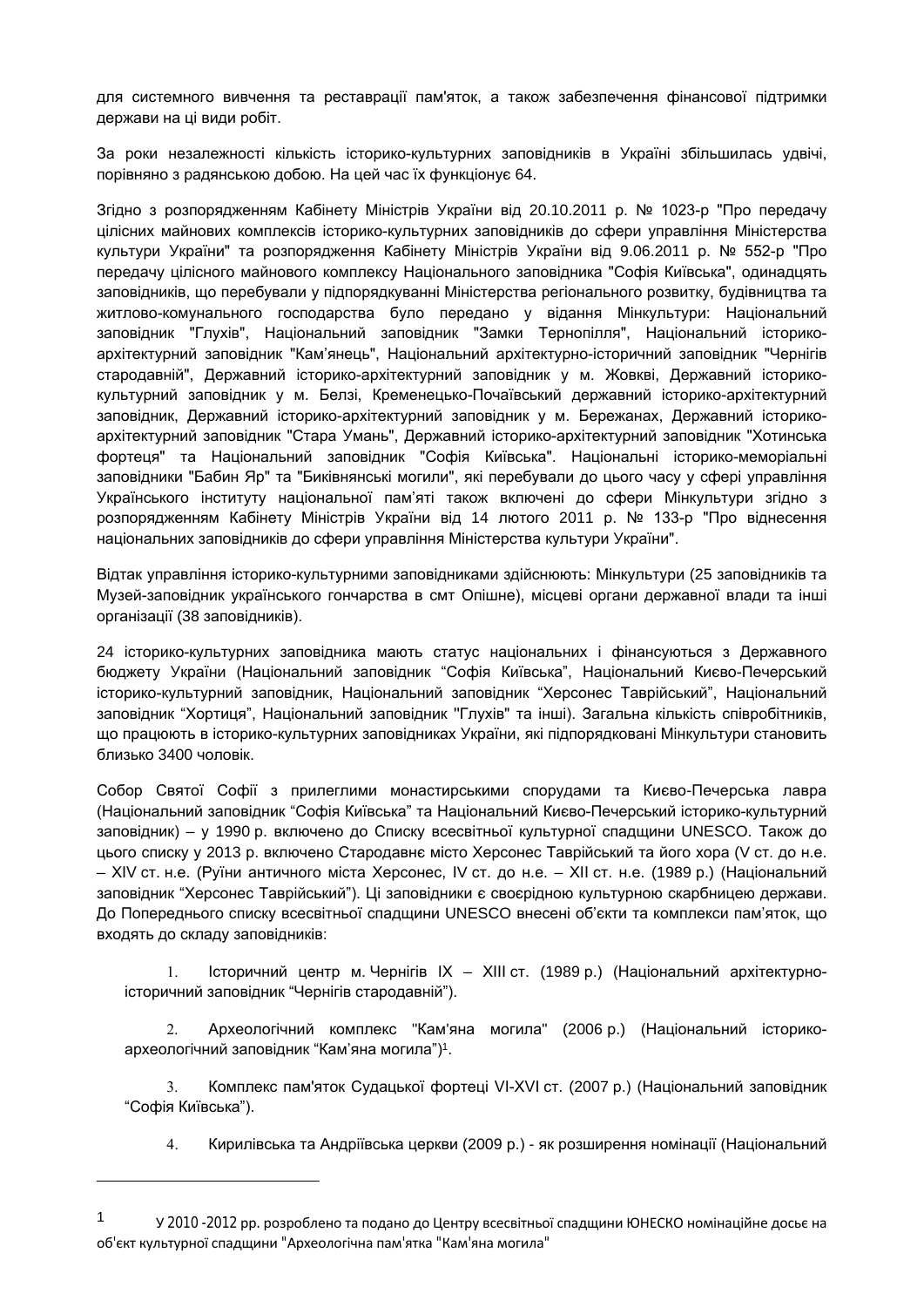заповідник "Софія Київська").

 "Могила Тараса Шевченка" та Канівський історико-природний музей-заповідник (1989 р.) (Шевченківський національний заповідник у м. Каневі).

За останні роки в історико-культурних заповідниках активізувалася науково-дослідна, виставкова, видавнича діяльність. Ці заклади постійно вишукують можливість залучити додаткові (позабюджетні) кошти для фінансування своєї діяльності, розширяють надання платних послуг.

Але, на жаль, в організації роботи історико-культурних заповідників нагромадилося чимало недоліків: вкрай обмежене фінансування заповідників, аварійний стан музейних приміщень, проблема фондосховищ, недостатній рівень інформатизації, нестача технічного, комп'ютерного забезпечення. Серед цих питань досить гостро стоїть проблема паспортизації пам'яток та об'єктів культурної спадщини. Облікова документація лише в деяких заповідниках (Національний Києво-Печерський історико-культурний заповідник, НІМЗ «Поле Берестецької битви», НІКЗ «Чигирин», Шевченківський національний заповідник, НІКЗ "Гетьманська столиця", НІКЗ «Качанівка», НІАЗ «Кам'яна могила», ДІКЗ у м. Белзі та НІЕЗ «Переяслав») розроблена на всі об'єкти. Об'єкти, що входять до складу решти заповідників паспортизовані частково. У таких заповідниках як НЗ «Давній Галич», ДІАЗ «Стара Умань», НІКЗ «Кам'янець» не паспортизованими залишаються близько 50 % пам'яток. У НІМЗ «Бабин Яр» жоден об'єкт, що входить до складу заповідника, не має облікової документації.

Актуальною проблемою залишається відсутність науково-проектної документації. Протягом 2008- 2013 рр. для 8 заповідників підпорядкованих Мінкультури розроблено і затверджено генеральні плани (плани організації територій): Національний історико-архітектурний заповідник "Чернігів стародавній" (Науково-дослідний інститут пам'яткоохоронних досліджень Міністерства культури України (НДІПОД), 2008 р.), Національний історико-етнографічний заповідник "Переяслав" ( (НДІПОД, 2011 р.), Національний історико-археологічний заповідник "Кам'яна могила" (НДІПОД, 2011 р.), Національний заповідник «Херсонес Таврійський» (НДІПОД, 2011 р.), Національний історико-меморіальний заповідник «Бабин Яр» (Всеукраїнський науково-методичний та дослідноінформаційний центр архітектурної спадщини, 2012 р.), Національний історико-культурний заповідник "Гетьманська столиця" (НДІПОД, 2012 р.), Шевченківський національний заповідник у м. Каневі (НДІПОД, 2013 р.), Національний Києво-Печерський історико-культурний заповідник (НДПІ містобудування, 2013 р.). Також у 2012 р. співробітниками НДІПОД та НЗ "Софія Київська" була розроблена концепція Плану організації території заповідника (погоджена Департаментом культурної спадщини та культурних цінностей Міністерства культури України 17.06.2013 р.).

Таким чином, на сьогодні із 25 історико-культурних заповідників та музею-заповідника українського гончарства в смт Опішне, підпорядкованих Мінкультури, Плани організації територій розроблено і затверджено відповідними наказами для 8 заповідників. В стадії коригування і погодження перебуває науково-проектна документація Національного історико-меморіального заповідника "Биківнянські могили", і для 16 заповідників така науково-проектна документація не розроблялася взагалі, або є застарілою і потребує коригування у відповідності до чинного законодавства України.

Необхідно зазначити, що саме історико-культурні заповідники мають велике перспективне значення для розвитку туризму в Україні. Розвиток цієї галузі може стати і джерелом коштів для збереження історико-культурної спадщини нашої держави.

Ефективна робота історико-культурних заповідників можлива тільки за умови створення стратегічних довгострокових програм, що є втіленням політики держави в сфері охорони культурної спадщини.

Робота історико-культурних заповідників системи Мінкультури забезпечується в цілому задовільно. Незважаючи на значне недофінансування, здійснюються найнеобхідніші ремонтно-реставраційні роботи, останнім часом для цього активно залучаються кошти державної субвенції.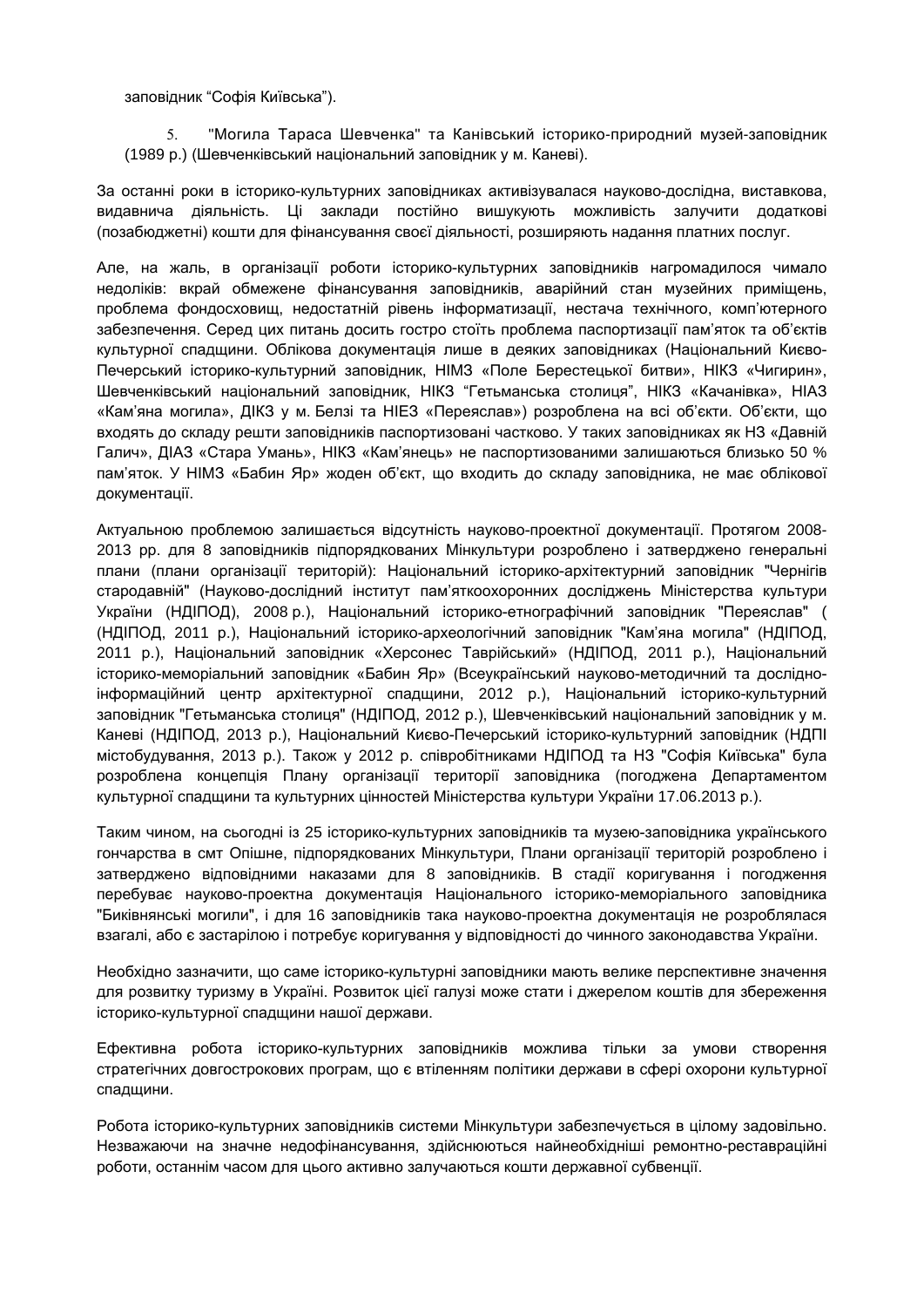Крім того, у 2013 році опрацьовувались пропозиції щодо створення нових історико-культурних заповідників в Україні, а саме у м. Зборові Тернопільської області та у м. Ніжин Чернігівської області.

#### *Історичні населені місця України*

З метою захисту традиційного характеру середовища населених місць вони заносяться до Списку історичних населених місць України. Цей список за поданням центрального органу виконавчої влади у сфері охорони культурної спадщини затверджується Кабінетом Міністрів України. Список історичних населених місць України (міста та селища міського типу), затверджений постановою Кабінету Міністрів України від 26.07.2001 р. № 878, *містить 401 населене місце*.

| Термін                                  | Визначення                                                                                                                                                                                                                 |
|-----------------------------------------|----------------------------------------------------------------------------------------------------------------------------------------------------------------------------------------------------------------------------|
| Історичне населене<br>місце             | населене місце, яке зберегло повністю або частково історичний ареал і<br>занесене до Списку історичних населених місць України                                                                                             |
| Історичний<br>ареал<br>населеного місця | частина населеного місця, що зберегла об'єкти культурної спадщини<br>пов'язані з ними розпланування та форму забудови, які походять з<br>попередніх періодів розвитку, типові для певних культур або періодів<br>розвитку. |
| Традиційний<br>характер<br>середовища   | історично успадкований вигляд та об'ємно-просторова структура історичного<br>населеного місця.                                                                                                                             |

Після занесення міста до Списку історичних населених місць розробляються нові або коригуються існуючі місцеві правила забудови і генеральний план міста, в якому визначається стратегія розвитку історичного населеного місця з урахуванням:

- відновлення історичної розпланувально-просторової структури;
- реставрації, реабілітації, пристосування та музеєфікації об'єктів культурної спадщини;
- реконструкції і капітального ремонту об'єктів рядової історичної забудови.

Обов'язковою складовою частиною генерального плану міста є історико-архітектурний опорний план, який повинен бути розроблений для кожного історичного населеного місця.

На його основі розробляються і затверджуються у встановленому порядку:

- межі історичних ареалів;
- межі і режими використання зон охорони пам'яток;
- місцеві правила забудови.

Всі зазначені вище документи розробляються і за погодженням з органами місцевого самоврядування затверджуються Мінкультури. Також є обов'язковим розроблення історикомістобудівних обґрунтувань під час розгляду питання щодо будівництва і реконструкції об'єктів в історичних ареалах історичних населених місць.

Пріоритетними напрямами містобудівної діяльності в історичному населеному місці є:

- збереження культурної спадщини та традиційного характеру середовища;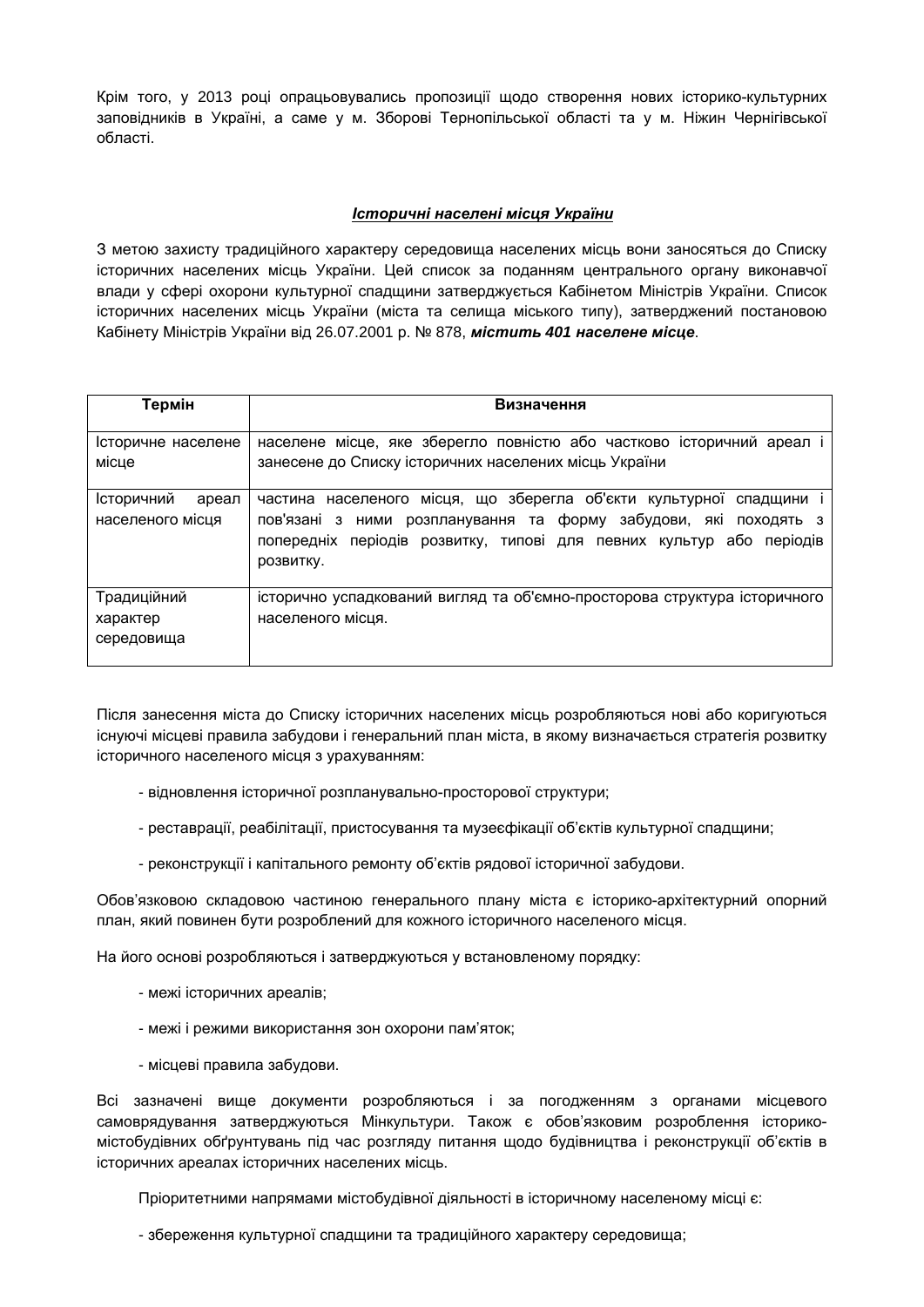- збереження містоформуючої ролі архітектурної спадщини;
- створення сприятливих умов функціонування історичних ареалів;
- гармонійне поєднання нових будівель з об'єктами культурної спадщини;

- регламентування нової забудови за висотою, розмірами в плані, масштабністю, архітектурними формами.

Це визначає спрямування подальшого містобудівного і соціально-економічного розвитку відповідних населених місць.

Із 401 населених місць (міст і смт), включених до Списку історичних населених місць України, науково-проектною документацією, частина з яких перебуває в стадії доопрацювання та погодження, забезпечені 173 населених місця, що становить 43,1% від загальної кількості. Однак слід зауважити, що більшість із розроблених історико-архітектурних опорних планів на сьогодні застарілі і потребують коригування. Історичні ареали визначені для 58 таких міст та селищ.

Найкраще забезпечені історико-архітектурними опорними планами історичні населені місця АР Крим, міста Київ і Севастополь, Миколаївська, Чернівецька і Сумська області. Найгірше забезпечені історико-архітектурними опорними планами історичні населені місця Волинської, Житомирської, Закарпатської, Кіровоградської, Луганської, Хмельницької областей.

#### **2.5. Механізм консультування та обговорення.**

Право безумовного доступу до об'єктів культурної спадщини з метою їхнього обстеження, ознайомлення зі станом зберігання, характером та способом використання, ведення реставраційних робіт, одержання відповідних даних, наукового вивчення мають особи, уповноважені на це органами охорони культурної спадщини.

Власник об'єкта культурної спадщини або уповноважений ним орган, особа, яка набула права володіння, користування чи управління, виконавець реставраційних робіт зобов'язані допускати уповноважених органами охорони культурної спадщини осіб для виконання ними своїх обов'язків до об'єктів культурної спадщини та на їхню територію.

Органи охорони культурної спадщини можуть залучати до роботи за їхньою згодою досвідчених фахівців у сфері охорони культурної спадщини, а також громадян на правах громадських інспекторів для спостереження за станом зберігання та використання пам'яток, їхніх територій і зон охорони, охоронюваних археологічних територій, історичних ареалів населених місць.

Органи виконавчої влади, органи місцевого самоврядування сприяють:

діяльності Українського товариства охорони пам'яток історії та культури, інших громадських, науково-дослідних, проектних організацій, установ та підприємств різних форм власності щодо охорони культурної спадщини;

підприємствам будівельних матеріалів і виробів, спеціалізованим організаціям та майстерням щодо виконання робіт з ремонту, реставрації, реабілітації пам'яток;

підготовці фахівців з охорони культурної спадщини.

На практиці участь громадян в охороні культурної спадщини відбувається через участь в громадських та неурядових організаціях (УТОПІК, УНК ІКОМОС), громадських слуханнях, громадських обговореннях, ініціативних групах, а також шляхом стихійних ситуативних протестів у зв'язку з хаотичною забудовою історичних ареалів великих міст.

Певні сплески активності громадських організацій припадають на 1970-ті та на 1990-ті роки. В 1970 х під особливою опікою УТОПІК перебувала сакральна архітектура, яка зазнала значних втрат внаслідок політики войовничого атеїзму, яка проводилася урядом СРСР. За часів войовничого атеїзму лише УТОПІК осмілювалося фінансувати реставраційні роботи на пам'ятках культової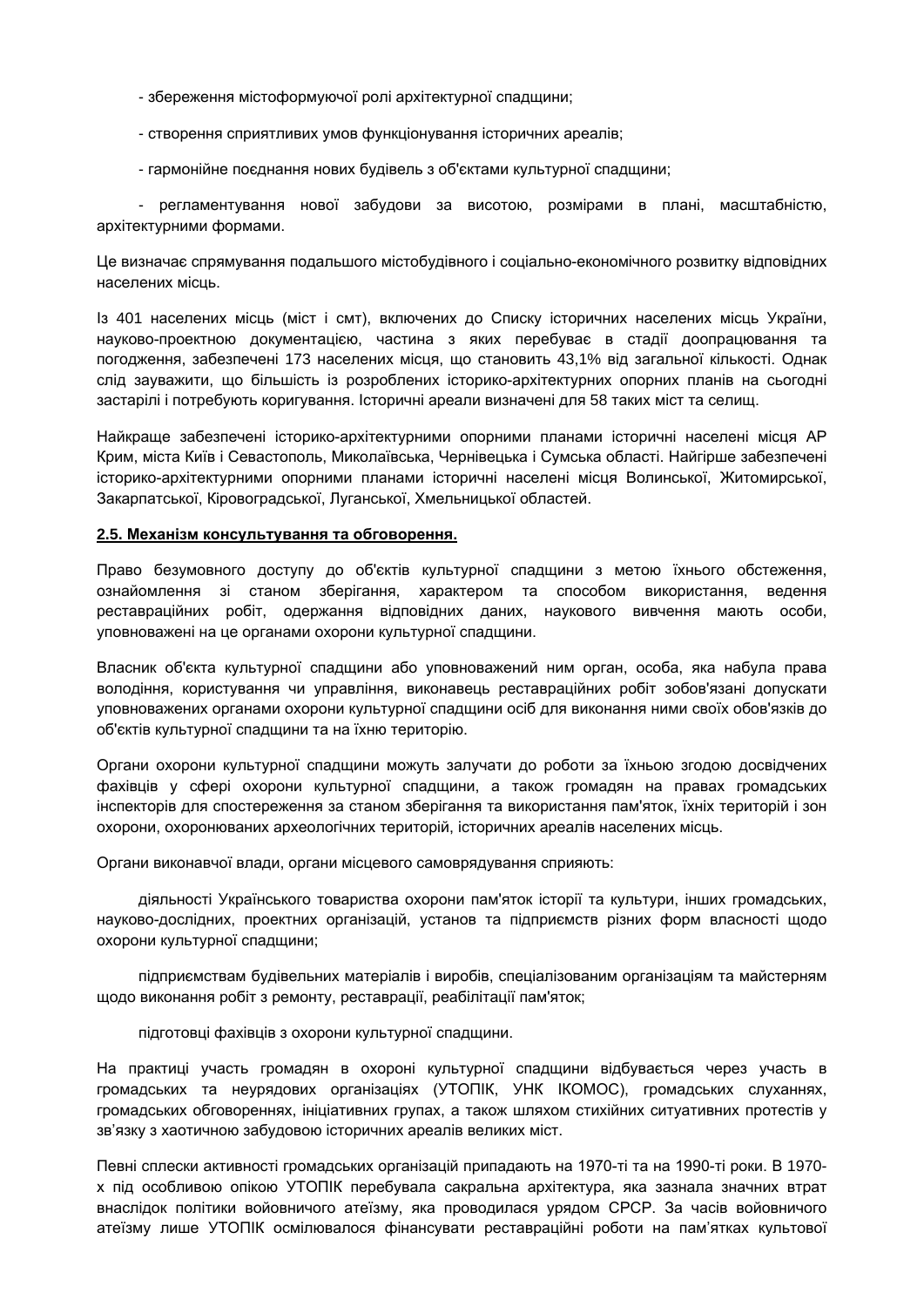архітектури. Завдяки авторитету і фінансовій підтримці УТОПІК вдалося врятувати тисячі храмів та монастирських комплексів, унікальні зразки народної дерев'яної архітектури.

Однак наприкінці 1990-х років активність УТОПІК і його можливості значно зменшуються. Його склад практично не оновлюється. Не відбувається і залучення молоді до складу організації.

УТОПІК традиційно проводить широку просвітницьку діяльність:

видає наукові та науково-популярні видання;

проводить численні публічні та наукові заходи, покликані привернути увагу як офіційних органів, так і широкої громадськості до пам'яткоохоронної проблематики.

В 2015 активізувалась діяльність Київської міської організації охорони пам'яток історії та культури. Товариство формувало експертну думку на засіданнях експертної ради з розгляду та визначення художньої цінності об'єктів з символікою комуністичного та націонал-соціалістичного (нацистського) тоталітарних режимів у відповідності до положень Закону України «Про засудження комуністичного та націонал-соціалістичного (нацистського) тоталітарних режимів в Україні та заборону пропаганди їхньої символіки» Завдяки активній діяльності КМО УТОПІК, було збережено ряд цінних об'єктів культурної спадщини. Було розроблено методологію визначення художньої цінності об'єктів культурної спадщини, що підпадають під дію Закону України «Про засудження комуністичного та націонал-соціалістичного тоталітарних режимів в Україні та заборону пропаганди їх символіки». Одним з основних завдань Товариства є участь у розгляді проектів планування, забудови і реконструкції міст та інших населених пунктів, що історично склалися, а також законопроектів у сфері охорони культурної спадщини (обговорення та експертиза проекту Історико-архітектурного опорного плану м. Києва у складі розробки «Генерального плану розвитку м. Києва та його приміської зони до 2025 року» та проекту Закону України «Про охорону і збереження нерухомої культурної спадщини»). Члени Товариства активно беруть участь у засіданнях громадських рад при МВС та КМДА, з питань охорони культурної спадщини та ведуть пропагандистську роботу, щодо збереження культурної спадщини. В соціальній мережі «Faсebook», було створено групу Київської міської організації Українського товариства охорони пам'яток історії та культури, де висвітлюються найактуальніші питання в сфері охорони культурної спадщини. В КМО УТОПІК відновлено діяльність громадської інспекції з охорони культурної спадщини. Спільно з Департаментом державної архітектурно-будівельної інспекції в м. Києві ведеться робота щодо дотримання пам'яткоохоронного законодавства на території міста. За результатами роботи громадських інспекторів, опрацьовано більше ста об'єктів культурної спадщини, відкрито три кримінальні провадження про протиправні (незаконні) будівельні робіт з боку суб'єкта містобудівної діяльності.

З 2014 р. активізувалася робота УНК ІКОМОС. Було підготовлено цілу низку Заяв, стосовно ситуації що відбувається в сфері охорони культурної спадщини. На Міжнародній асамблеї ІКОМОС у Флоренції (Італія, 2014 р.), за ініціативою президента УНК ІКОМОС було прийнято спеціальну резолюцію, стосовно пам'яток анексованого Криму. 21 лютого 2014 року на території об'єкта Списку всесвітньої спадщини ЮНЕСКО - Святої Софії Київської від імені **Української бібліотечної асоціації - члена Міжнародної федерації бібліотечних асоціацій та установ (IFLA)**, Українського національного комітету Міжнародної ради музеїв (ICOM) та Українського національного комітету Міжнародної ради з питань пам'яток і визначних місць (ICOMOS) підписано протокол про створення Національного комітету Блакитного Щита. Приєднатися до протоколу запрошені українські архівісти. Міжнародний Блакитний Щит складається з представників п'яти організацій - Міжнародної ради архівів, Міжнародної ради музеїв, Міжнародної ради з питань пам'яток і визначних місць, Міжнародної федерації бібліотечних асоціацій та установ, Координаційної ради асоціацій аудіовізуальних архівів. Новопостала організація негайно включилася в діяльність міжнародної спільноти, запропонувавши ЮНЕСКО та Міжнародному Блакитному Щиту документи про пам'ятки в зоні збройного кровопролитного конфлікту в Україні, зокрема про сплюндровані фонди Музею історії Києва. Активізувалась робота в регіональних осередках – Львів, Чернівці, Одеса, Харків.

Нині до найдієвіших громадських організацій, що працюють у пам'яткоохоронній сфері належать: Київська міська організація охорони пам'яток історії та культури, ГС «Культурна держава», Всеукраїнська рада охорони культурної спадщини, Громадська мережа «Опора», ініціатива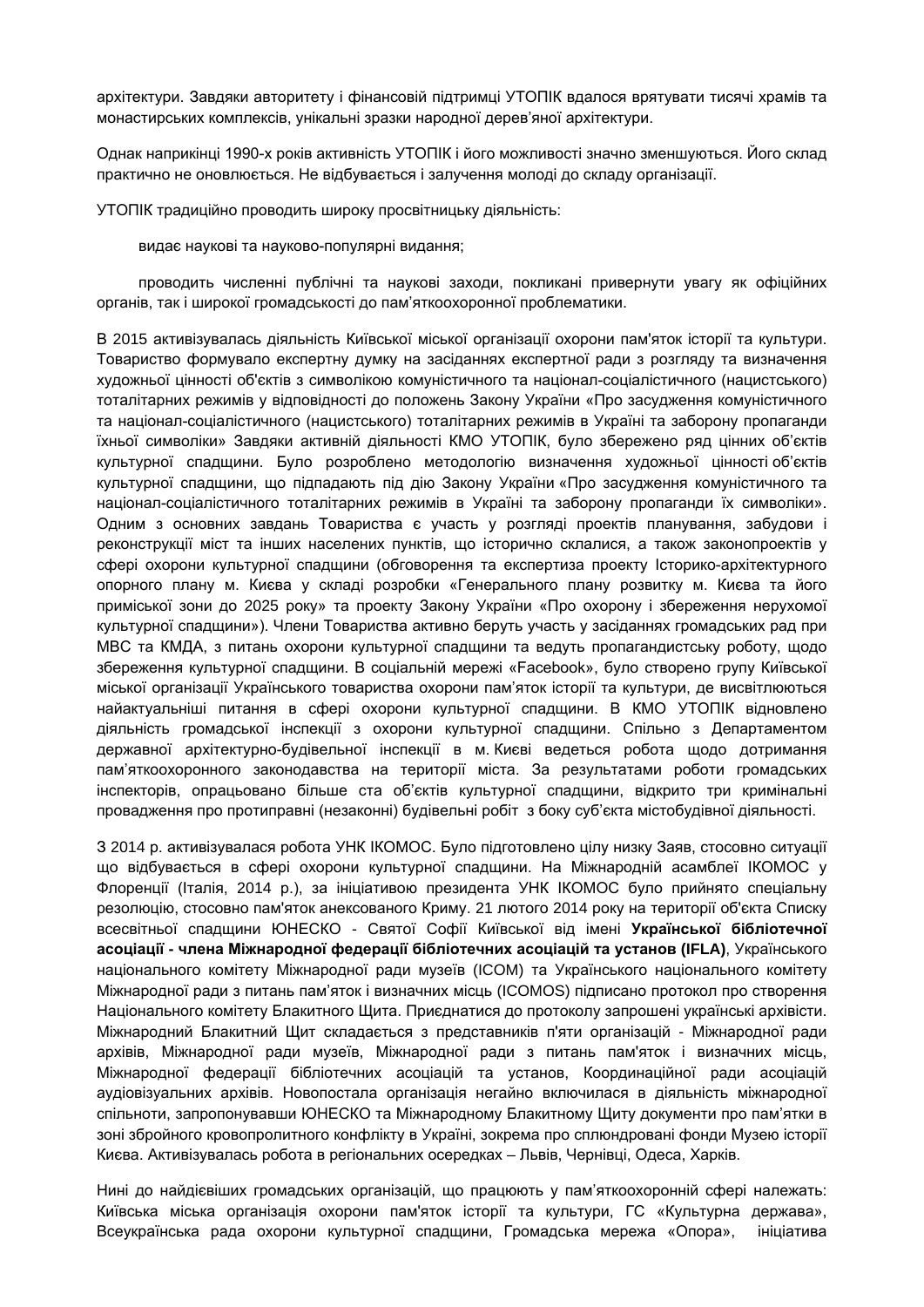«Захистимо Старий Київ», Благодійний фонд захисту історико-культурної спадщини Львова, Громадський форум Львова.

Громадський рух який почався в 2014 році, в цілому є позитивним явищем, однак діяльність окремих громадських організацій не завжди конструктивна. Так, над пам'яткою археології національного значення «Місто Володимира – дитинець стародавнього Києва з фундаментами Десятинної церкви» нависла загроза. За ініціативою ГО «Андріївсько-Пейзажна Ініціатива» були проведені земляні та будівельні роботи без дозволу та погодження Міністерства культури України. Роботи проводились агресивно, із застосування тяжкої будівельної техніки, що недопустимо на пам'ятці археології національного значення. Враховуючи те, що дані земельні та будівельні роботи проводились на території охоронної (буферної) зони пам'ятки Всесвітньої спадщини – «Київ: Собор Святої Софії та прилеглі монастирські споруди, Києво-Печерська Лавра» - були порушені ратифіковані Україною Конвенції про охорону всесвітньої культурної і природної спадщини, Європейська Конвенція про охорону археологічної спадщини, Європейська ландшафтна Конвенція, Конвенція про охорону архітектурної спадщини Європи, Конституція України, Закони України «Про культуру», «Про громадські об'єднання», «Про охорону культурної спадщини», «Про охорону археологічної спадщини». За результатами цієї діяльності, було відкрито кримінальне провадження за ст. 298 Кримінального кодексу України.

#### **2.6. Статистичні деталі.**

#### *Рівень фінансової підтримки держави*

В період з 2010 року по 2016 рік, спостерігається зміна структури видатків державного бюджету в бік зменшення видатків на охорону культурної та природної спадщини. Зокрема, охорона культурної спадщини фінансувалася як Міністерством культури України так і Міністерством регіонального розвитку, будівництва та житлово-комунального господарства України, охорона природної спадщини - **[Міністерством](https://www.google.com.ua/url?sa=t&rct=j&q=&esrc=s&source=web&cd=1&sqi=2&ved=0ahUKEwjEpPfO497OAhXJ_ywKHaMlAtsQFggaMAA&url=http%3A%2F%2Fwww.menr.gov.ua%2F&usg=AFQjCNFe8YwbQZ79qaY0Au3_hEUV90mFRA&cad=rja) екології та природних ресурсів України**. В нижче наведених таблицях, показано порівняння структури фактичних видатків у 2010-у, 2013-у та 2016-у роках.

# **Таблиця: Структура видаткків на охорону культурної спадщини з Державного бюлдету України в 2014 році та 2016-2017 рр.**

| Статті<br>фінансування            | 2014 (касове<br>виконання) | 2016 (затверджено)  | 2017 (план)         |
|-----------------------------------|----------------------------|---------------------|---------------------|
|                                   | тис. грн /€                | тис. грн /€         | тис. грн /€         |
| Охорона<br>культурної<br>спадщини | 221 894/17 796,4           | 222 783, 70/8 130,8 | 256 354, 50/9 155,5 |

За період з 2010-го по 2016-й рік не було затверджено жодної державної цільової програми у сфері охорони культурної спадщини.

Фінансування культурної спадщини відбувалося за рахунок видатків державного бюджету України. Відповідно до Закону України «Про Державний бюджет України»:

видатки Мінкультури на охорону культурної спадщини становили: у 2010 році – 242 948,2 тис. грн., в 2013 р. - 236380,7 тис. грн., а в 2016 р. - [222784,7](http://search.ligazakon.ua/l_doc2.nsf/link1/T161384.html) тис. грн.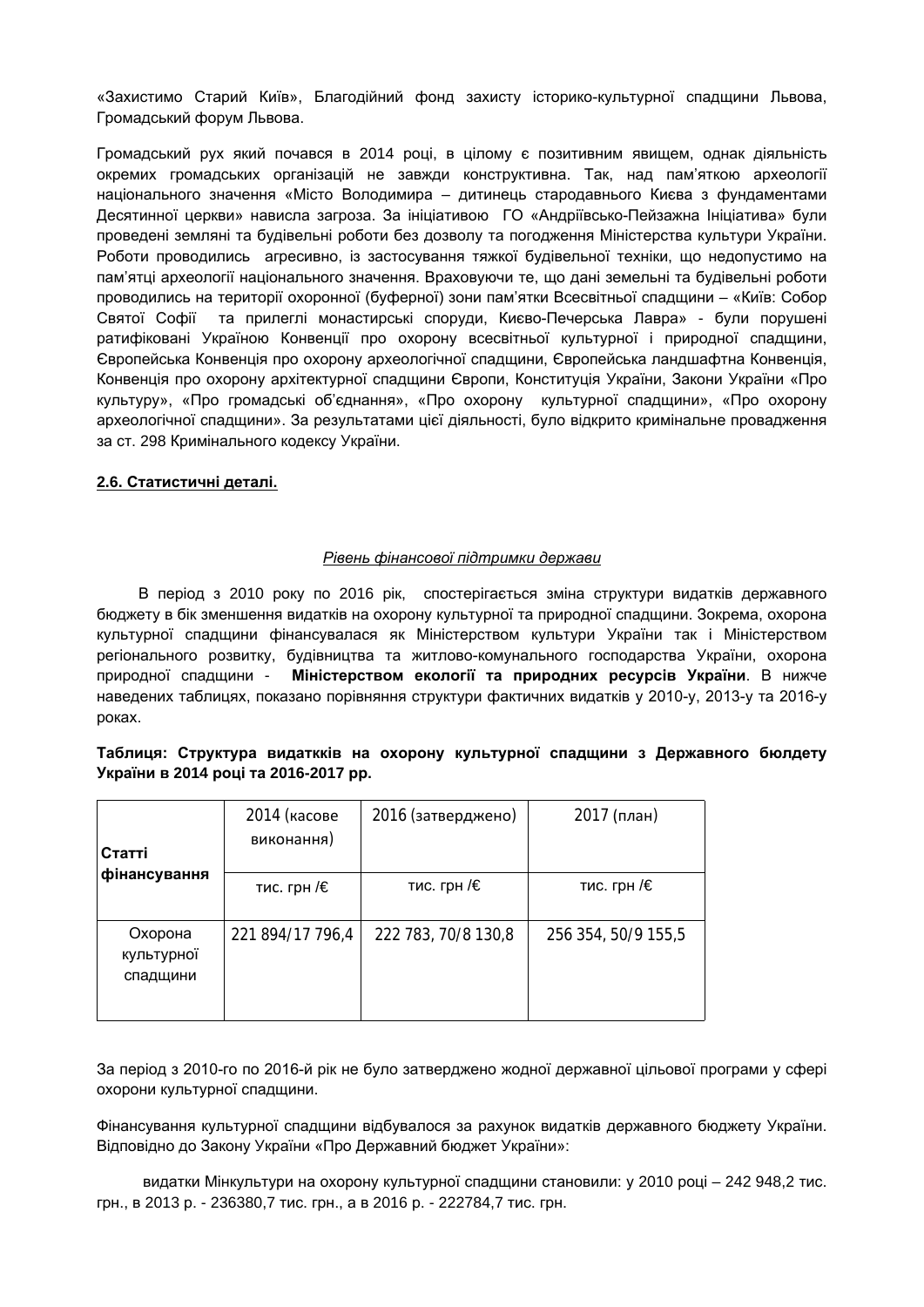видатки Мінрегіону на охорону культурної спадщини становили: у 2010 році – 33 766,3 тис. грн., в 2013 р. – не виділялось, а в 2016 р. - 17 000,0 тис. грн.

видатки Мінприроди на охорону природної спадщини становили: у 2010 році – 134 384,1 тис. грн., в 2013 р. – 979978,9 тис. грн., а в 2016 р. – 376 059 тис. грн.

Програми: «Ремонтно-реставраційні роботи об'єктів Свято-Покровського жіночого монастиря» та «Проведення протизсувних заходів, інженерного захисту та протиаварійних робіт на території Києво-Печерської Лаври», які були занесені до ЗУ «Про державний бюджет на 2010 р.» - так і не були профінансовані.

На цей час, в Україні, існують і інші джерела фінансування програм з охорони культурної спадщини. Так, зокрема: "Скарби прикордоння - охорона культурної спадщини" – це проект технічної допомоги Європейського Союзу. У цьому проекті є два реципієнти - Державний історико-архітектурний заповідник у м. Жовква (Україна) та гміна Бжозув (Польща). Загальний бюджет проекту: 3 965 382,90 євро, в тому числі грант ЄС: 3 550 556,48 євро. Наслідком реалізації проекту стане з польської сторони пристосування комплексу Єзуїтів під туристично-паломницькі цілі, покращення загального стану об'єкту; для української частини - значне покращення загального технічного стану Жовківського замку за рахунок виведення з аварійного стану його частин та відбудови, створення можливостей для формування музейних експозицій у відповідності з концепцією розвитку об'єкту. Плановані «Бібілійний сад» в Старій Всі та музейні експозиції в східній вежі Жовківського замку стануть новим туристичним продуктом. Партнери проекту: Спільний Орган Управління (Міністерство Інфраструктури та Розвитку Польщі), Ісусове Товариство Монастир в Старій Всі.

В рамках програми TACIS CBC "Україна — Румунія", існує проект "Створення інтегрального туристичного продукту для розвитку культурного туризму на Буковині". На цей час виконано ремонтно-реставраційні роботи на об'єктах комплексу споруд Хотинської фортеці XIII-XVІІІ ст. пам'ятки архітектури національного значення, а саме: роботи з реконструкції зовнішніх мереж електропостачання Комплексу споруд Хотинської фортеці ХІІІ-ХVІІІ ст.; влаштовано внутрішньо майданчикові мережі електропостачання та зовнішню підсвітку об'єктів Замку (цитаделі) ХІІІ-ХVІІІ ст.; виконано благоустрій території Замку (цитаделі) ХІІІ-ХVІІІ ст.. Партнери проекту: Буковинський центр реконструкції і розвитку (БЦРР), Хотинська районна рада Хотинська міська рада, Хотинська районна громадська організація "Центр Євроінтеграції", Відділ туризму і культури Чернівецької державної адміністрації, Торгово-промислова та сільськогосподарська палата Сучавського повіту.

Метою цих проектів є: Збереження і розвиток об'єктів культурної спадщини Львівської та Чернівецької областей (Державний історико-архітектурний заповідник у м. Жовква та [Державний](https://www.google.com.ua/url?sa=t&rct=j&q=&esrc=s&source=web&cd=3&cad=rja&uact=8&ved=0ahUKEwjI3L7WttzOAhUkOJoKHcehDrsQFggwMAI&url=http%3A%2F%2Fwww.hottur.org.ua%2F&usg=AFQjCNFl3SxPZdhgDD8lW7ew9xqDLuJwUA) [історико-архітектурний](https://www.google.com.ua/url?sa=t&rct=j&q=&esrc=s&source=web&cd=3&cad=rja&uact=8&ved=0ahUKEwjI3L7WttzOAhUkOJoKHcehDrsQFggwMAI&url=http%3A%2F%2Fwww.hottur.org.ua%2F&usg=AFQjCNFl3SxPZdhgDD8lW7ew9xqDLuJwUA) заповідник "Хотинська фортеця"); Позиціювання регіонів як туристично привабливої території; Роз'яснення місцевим мешканцям їх Європейської історії; Залучення місцевих мешканців до спільної діяльності, пов'язаної з екологічним захистом; Створення системи інформації, зокрема веб-сайт, друкарський матеріал, туристичні провідникі і т.д.; Створення робочих місць.

Одним із додаткових джерел фінансування, може стати грантова політика за програмою Міжнародного центру вивчення консервації та реставрації культурної спадщини ICCROM, до якого приєдналася Україна у 2015 році. Позитивне рішення щодо членства України дає у першу чергу доступ до новітніх технологій реставраційної справи, які вже застосовуються в світі. Мінкультури було визначено національного координатора та базову інституцію в Україні, які опікуватимуться питаннями обміну досвідом та найкращими практиками реставрації культурних цінностей. Приєднання України до Міжнародного вивчення питань збереження та відновлення культурних цінностей (ІККРОМ) передбачено Планом заходів з імплементації Угоди про асоціацію між Україною та Європейським Союзом, затвердженого розпорядженням Кабінету Міністрів України від 17.09.2014 № 847-р. Міжнародний центр досліджень у галузі консервації та реставрації культурних цінностей (ІККРОМ) займається збиранням, вивченням і розповсюдженням документації, координацією досліджень, сприяє в підготовці фахівців, надає допомогу та рекомендації з питань охорони і реставрації культурних цінностей.

*Число різних видів об'єктів культурної спадщини*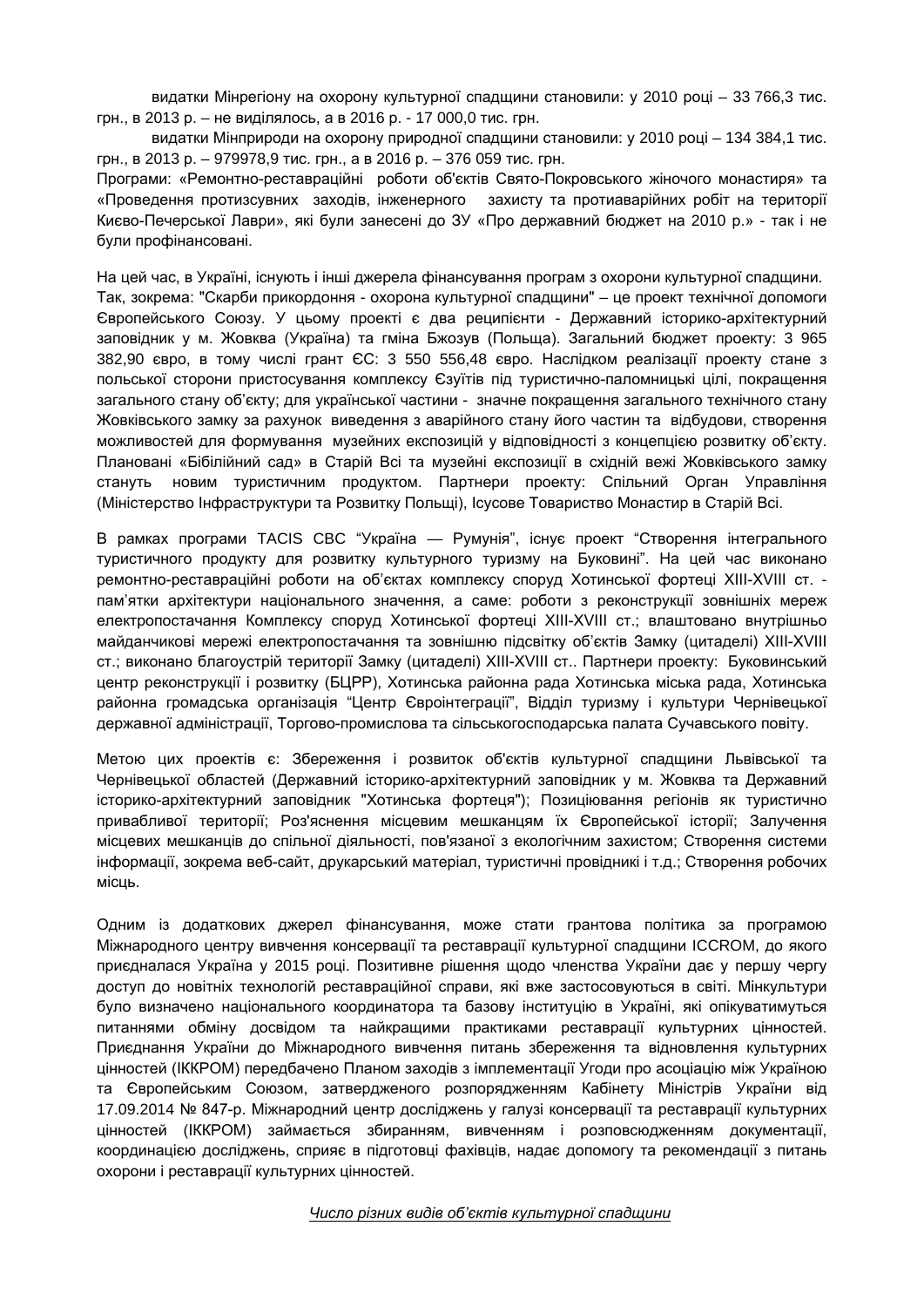Станом на 01 січня 2016 р. на державному обліку, перебувають 130007 пам'яток (національного та місцевого значення), кількість пам'яток зменшилась внаслідок анексії АР Крим та окупованих територій Донецької та Луганської областей.

З них:

65673 - пам'ятки археології,

45575 – пам'ятки історії,

- 2434 пам'ятки монументального мистецтва,
- 15919– пам'ятки архітектури та містобудування,
- 311 пам'ятки садово-паркового мистецтва,
- 8– ландшафтні,
- 87– науки і техніки (дані статистичного звіту за 2015 р.).

#### *Число штату в установах охорони нерухомої культурної спадщини*

Як вже зазначалось у Розділі 2.1. органи охорони культурної спадщини створено лише у декількох регіонах України, тому середня чисельність фахівців безпосередньо задіяних в охороні культурної спадщини на рівні обласних і міських структур коливається від 1-х до 3-х осіб.

Найкраще забезпеченні фахівцями історико-культурні заповідники. Загальна кількість співробітників, що працюють в історико-культурних заповідниках України становить близько 2 тисяч осіб.

| <b>Регіон</b>          | Кількість штату     |
|------------------------|---------------------|
| м. Київ                | 524 (чол.)          |
| Вінницька обл.         | 16 (чол.)           |
| Волинська обл.         | 12 (чол.)           |
| Донецька обл.          | 33 (чол.)           |
| Запорізька обл.        | 183 (чол.)          |
| Івано-Франківська обл. | 88 (чол.)           |
| Київська обл.          | 195 (чол.)          |
| Кіровоградська обл.    | 13 (чол.)           |
| Львівська обл.         | 65 (чол.)           |
| Миколаївська обл.      | інформація відсутня |
| Полтавська обл.        | 122 (чол.)          |
| Рівненська обл.        | 138 (чол.)          |
| Сумська обл.           | 18 (чол.)           |
| Тернопільська обл.     | інформація відсутня |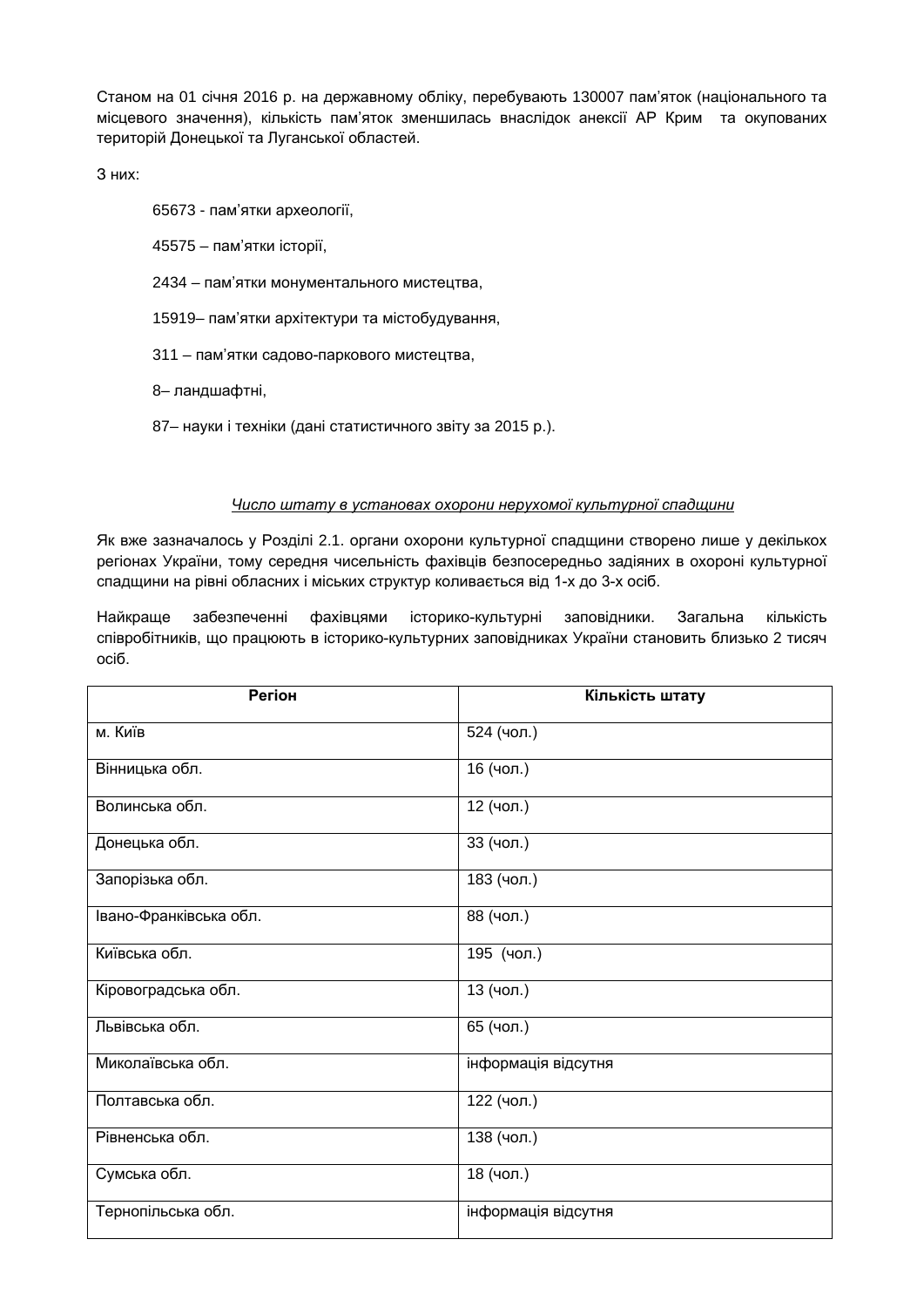| Харківська обл.   | інформація відсутня |
|-------------------|---------------------|
| Хмельницька обл.  | 7 (чол.)            |
| Черкаська обл.    | 237 (чол.)          |
| Чернівецька обл.  | інформація відсутня |
| Чернігівська обл. | 175 (чол.)          |

#### **2.7. Інвентаризація та облік нерухомої культурної спадщини.**

Відповідно до Закону України «Про охорону культурної спадщини», об'єкти культурної спадщини незалежно від форм власності відповідно до їхньої археологічної, естетичної, етнологічної, історичної, мистецької, наукової чи художньої цінності підлягають реєстрації шляхом занесення до Державного реєстру нерухомих пам'яток України (далі - Реєстр) за категоріями національного та місцевого значення пам'ятки. Порядок визначення категорій пам'яток для занесення об'єктів культурної спадщини до Державного реєстру нерухомих пам'яток України, затверджений постановою Кабінету Міністрів України від 27.12.2001 р. №1760. Із занесенням до Реєстру на об'єкт культурної спадщини, на всі його складові елементи поширюється правовий статус пам'ятки.

Занесення об'єкта до Реєстру та внесення змін до нього провадяться відповідно до категорії пам'ятки:

- пам'ятки національного значення – постановою Кабінету Міністрів України за поданням центрального органу виконавчої влади, що забезпечує формування державної політики у сфері охорони культурної спадщини. На сьогодні прийнято дві Постанови КМУ «Про занесення об'єктів культурної спадщини національного значення до Державного реєстру нерухомих пам'яток України», а саме: № 928 від 03.09.2009 р., № 929 від 10.10.2012 р. Загальна кількість пам'яток занесенних до Державного реєстру за категорією національного значення складає 891 пам'ятку (включаючи АР Крим -63 пам'ятки, 26-історія, 14- архітектура, 23- археологія). З них: 331– пам'ятки історії, 66 пам'ятки архітектури, 6 – пам'ятки містобудування, 434 – пам'ятки археології, 48 – пам'ятки монументального мистецтва, 5 – пам'ятки науки і техніки, 1 – ландшафтна пам'ятка.

- пам'ятки місцевого значення –рішенням центрального органу виконавчої влади, що забезпечує формування державної політики у сфері охорони культурної спадщини за поданням відповідних органів охорони культурної спадщини або за поданням Українського товариства охорони пам'яток історії та культури, інших громадських організацій до статутних завдань яких належать питання охорони культурної спадщини протягом одного місяця з дня одержання подання.

Станом на 01.01.2016 р. наказами Міністерства культури України до Державного реєстру нерухомих пам'яток за категорією місцевого значення було занесено 6659 пам'яток, включаючи АР Крим та окуповані території Донецької та Луганської областей.

З них по видах: пам'ятки історії - 2052, пам'ятки архітектури – 2186, містобудування - 26, пам'ятки археології - 2195, пам'ятки науки та техніки - 36, пам'ятки монументального мистецтва – 151 пам'ятки садово-паркового мистецтва – 9, пам'ятки ландшафту – 4.

Усім пам'яткам у разі занесення до Реєстру присвоюються охоронні номери, що не можуть дублюватися.

На кожний об'єкт культурної спадщини, що пропонується відповідним органом охорони культурної спадщини для занесення до Реєстру, складається облікова документація, яка підлягає постійному зберіганню: облікова картка і паспорт об'єкта культурної спадщини (повинна містити його найменування, відомості про розташування, дату утворення, первісне призначення, характер сучасного використання, ступінь схоронності, тип і вид об'єкта,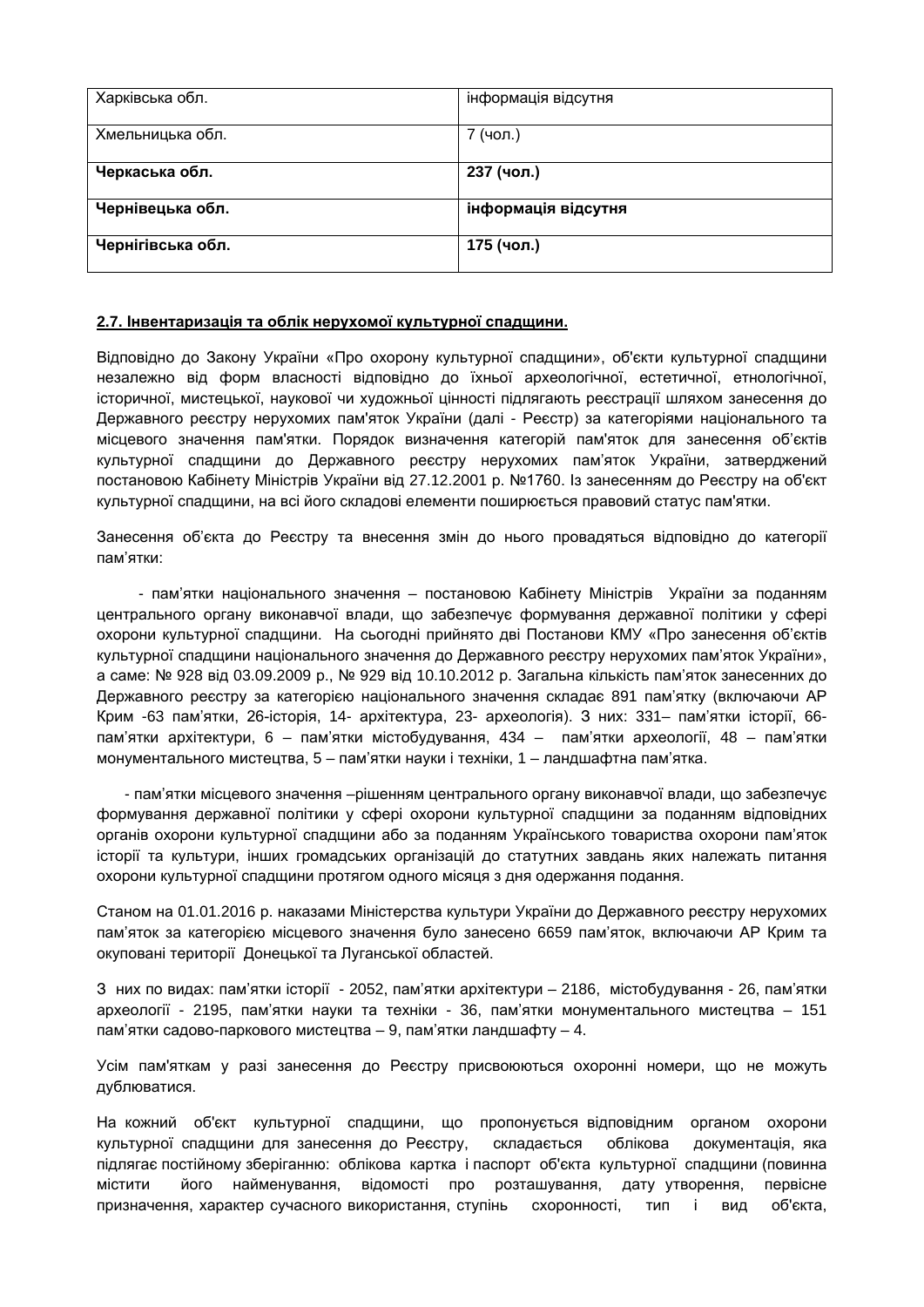наявність науково-проектної документації, а також стислий опис, фото загального вигляду, план, охоронний номер об'єкта, дату і номер рішення, відповідно до якого об'єкт взято на облік).

Облікова картка і паспорт об'єкта складаються у чотирьох примірниках, один з яких передається до відповідного центрального органу виконавчої влади у сфері охорони культурної спадщини.

Перелік пам'яток, внесених до реєстру із зазначенням найменування, часу створення, місця розташування та охоронного номера доступний в електронному вигляді через сайт Міністерства культури і туризму України:<http://mincult.kmu.gov.ua/mincult/uk/doccatalog/list?currDir=162162>

Державний реєстр нерухомих пам'яток України ведеться з 2005 року. Порядок занесення пам'яток до Державного реєстру занадто ускладнений. Відповідно до «Порядок визначення категорій пам'яток для занесення об'єктів культурної спадщини до Державного реєстру нерухомих пам'яток України», затверджений постановою Кабінету Міністрів України від 27.12.2001 р. №1760, занесення об'єктів культурної спадщини до Реєстру без облікової документації не допускається. Облікова документація на об'єкт культурної спадщини включає облікову картку, його паспорт, коротку історичну довідку, акт технічного стану, довідку про майнову цінність об'єкта.

Проведення цих робіт потребують немалих коштів, які не передбачені в бюджеті. Тому на цей час готуються зміни до порядку внесення об'єктів культурної спадщини до Реєстру з метою спрощення процедури внесення і більш оперативного формування Реєстру. З метою спрощення процедури занесення об'єктів до Реєстру наказом Мінкультури був затверджений «Порядок обліку об'єктів культурної спадщини» (Наказ від 11.03.2013, N 158, зареєстровано в Міністерстві юстиції України 01.04.2013 р. за N 528/23060). Порядоком було оптимізовано процес занесення об'єктів до Державного реєстру. З переліку облікових документів необхідних при поданні пропозицій до Реєстру, було вилучено паспорт та довідку про майнову вартість. Це дозволило зменшити витрати з державного і місцевого бюджетів на виготовлення повного пакету облікової документації. На черзі внесення змін в Постанову Кабінету Міністрів № 1760., проект якої перебуває на погодженні в КМУ.

На сьогодні роль сучасних інформаційних технологій в інвентаризації та обліку об'єктів культурної спадщини залишаються незначною. З огляду на це Науково-дослідний інститут пам'яткоохоронних досліджень сфери управління Міністерства культури і туризму України в останні роки розпочав роботу по створенню електронної бази даних пам'яток. Програмна розробка «База даних пам'яток культурної спадщини в Україні» призначена для введення, зберігання, сортування, групування і проведення різноманітних пошукових операцій з інформацією про пам'ятки культурної спадщини України. Програмний продукт розроблений на основі VIKRO-SOFT ACCESS-2000. Розроблена база даних призначена для впорядкування інформації про нерухомі пам'ятки культурної спадщини, складання Реєстрів пам'яток України національного і місцевого значення за визначеною формою, відбору пам'яток за вказаними значеннями пошукових параметрів. Однак на даний час є нагальна проблема впровадження системи електронних баз даних пам'яток у загальнодержавному масштабі. Цьому перешкоджає відсутність кваліфікованих працівників у регіонах (в обласних та міських управліннях, на які покладено повноваження щодо охорони культурної спадщини) та відсутності сучасного комп'ютерного забезпечення (див. Розділ 2.1.).

Однак, як уже було зазначено, існує не афішована практика вилучення пам'яток культурної спадщини із державних реєстрів національного і місцевого рівня з тим щоби зняти обмеження на використання об'єкту, зокрема – здійснювати радикальну реконструкцію замість ощадливої реставрації. Також серед приватних власників поширена практика зумисного доведення пам'ятки до руйнування, що теж у подальшому призводить до зняття об'єкту з обліку як пам'ятки та до остаточного демонтажу. У підсумку це призводить до нівелювання традиційного характеру історичної забудови. Руйнування цілісних містобудівних ансамблів.

Отже, можна зробити висновок, що Міністерством культури України не завершено формування Державного реєстру нерухомих пам'яток України. Всупереч вимогам статті 16 ЗУ «Про [охорону](http://zakon.rada.gov.ua/go/1805-14) [культурної](http://zakon.rada.gov.ua/go/1805-14) спадщини», Мінкультури, як Центральний орган виконавчої влади, що реалізує державну політику у сфері охорони культурної спадщини,не забезпечено публікації Реєстру в спеціалізованому періодичному виданні.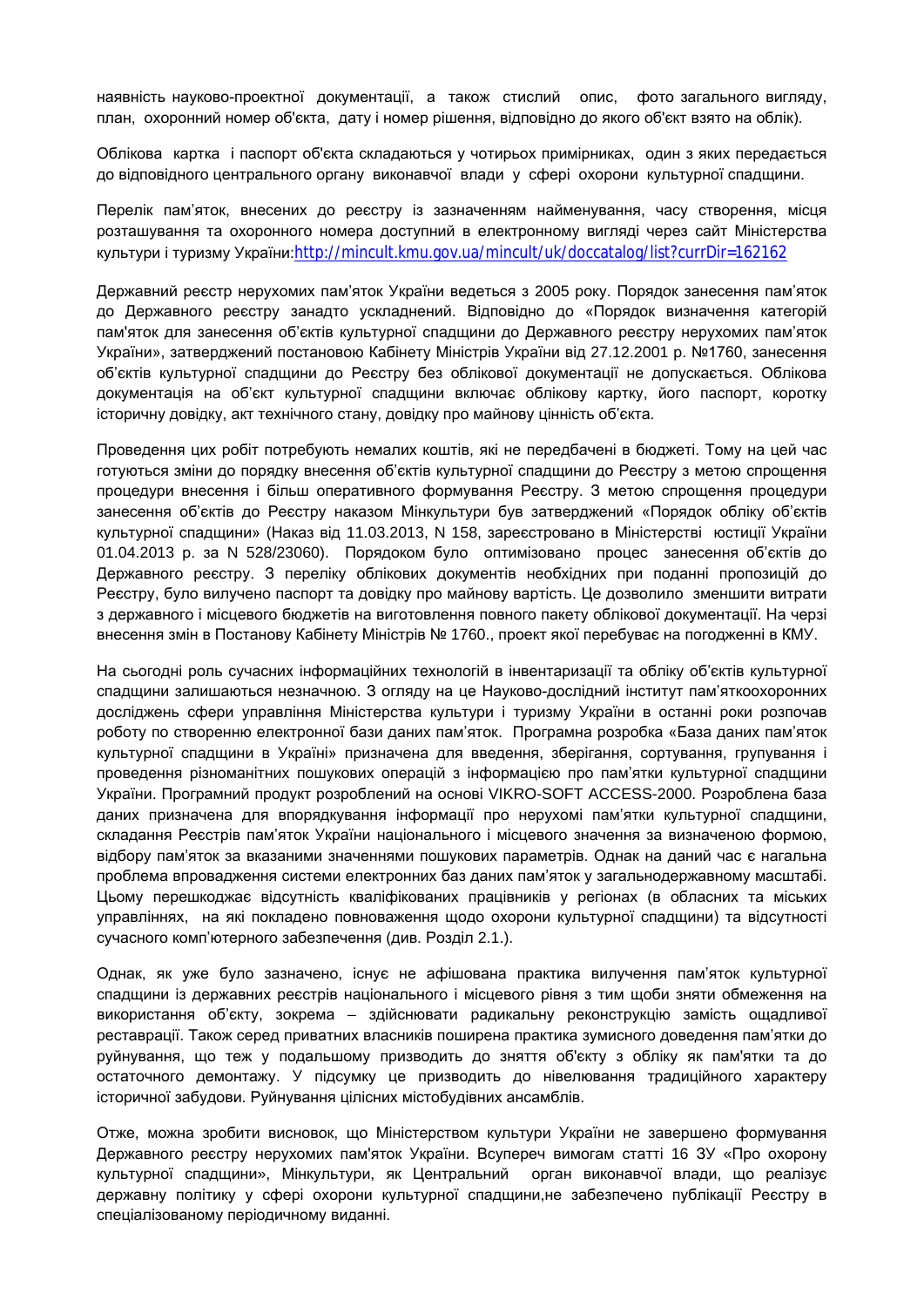#### **2.8. Оцінка планування/управління міст.**

Основним законом щодо планування міст є Закони України «Про планування і забудову територій» та ''Про основи містобудування'', які встановлюють правові та організаційні основи планування, забудови та іншого використання територій і спрямовані на забезпечення сталого розвитку населених пунктів з урахуванням громадських і приватних інтересів.

Планування територій здійснюється на загальнодержавному, регіональному та місцевому рівнях. Планування територій на загальнодержавному рівні полягає в розробленні Генеральної схеми планування території України (далі - Генеральна схема), якою передбачається раціональне використання території України, створення та підтримання повноцінного життєвого середовища, охорони довкілля, охорони здоров'я населення, охорони пам'яток історії та культури, визначення державних пріоритетів розвитку систем розселення, виробничої, соціальної та інженернотранспортної інфраструктури.

Генеральна схема розробляється Кабінетом Міністрів України з урахуванням затверджених схем планування територій на регіональному рівні та подається на затвердження Верховній Раді України (на сьогодні ця схема розроблена і затверджена).

Планування територій на місцевому рівні забезпечується відповідними місцевими радами та їх виконавчими органами, Київською та Севастопольською міськими державними адміністраціями відповідно до їх повноважень, визначених законом, і полягає у розробленні та затвердженні генеральних планів населених пунктів, схем планування територій на місцевому рівні та іншої містобудівної документації, регулюванні використання їх територій, ухваленні та реалізації відповідних рішень про дотримання містобудівної документації.

Нормативне регулювання планування, забудови та іншого використання територій полягає у прийнятті нормативно-правових актів, зокрема державних будівельних норм, відомчих нормативних документів, регіональних і місцевих правил забудови.

Державні будівельні норми щодо планування і забудови та іншого використання територій розробляє та затверджує спеціально уповноважений центральний орган виконавчої влади з питань містобудування та архітектури за погодженням з іншими центральними органами виконавчої влади з питань, які належать до їх повноважень.

Регіональні правила забудови після їх погодження з відповідними органами містобудування та архітектури, охорони культурної спадщини, земельних ресурсів, природоохоронними, санітарноепідеміологічними органами затверджуються відповідно Верховною Радою Автономної Республіки Крим, обласними радами. Затверджені регіональні правила забудови підлягають оприлюдненню через регіональні засоби масової інформації.

Для об'єктів виробничого призначення, які потребують детального обґрунтування відповідних рішень та визначення варіантів доцільності будівництва об'єкта повинна здійснюватись всебічна оцінка впливу планової діяльності на стан навколишнього середовища: щодо охорони атмосферного повітря від забруднення; щодо охорони водойм від забруднення стічними водами; щодо рослинного (флори) та тваринного (фауни) світу; щодо охорони земельних ресурсів.

Серед основних завдань планування і забудови територій та міст є визначення територій, що мають особливу екологічну, наукову, естетичну, історико-культурну цінність, встановлення передбачених законодавством обмежень на її планування, забудову та інше використання.

Громадському обговоренню підлягають розроблені та погоджені в установленому законодавством порядку проекти місцевих правил забудови та проекти містобудівної документації, які пройшли в установленому законодавством порядку державну експертизу.

Для розгляду наукових рекомендацій та пропозицій щодо розроблення основних напрямів розвитку охорони культурної спадщини, обговорення найважливіших програм, проектів з питань охорони культурної спадщини центральний орган виконавчої влади у сфері охорони культурної спадщини,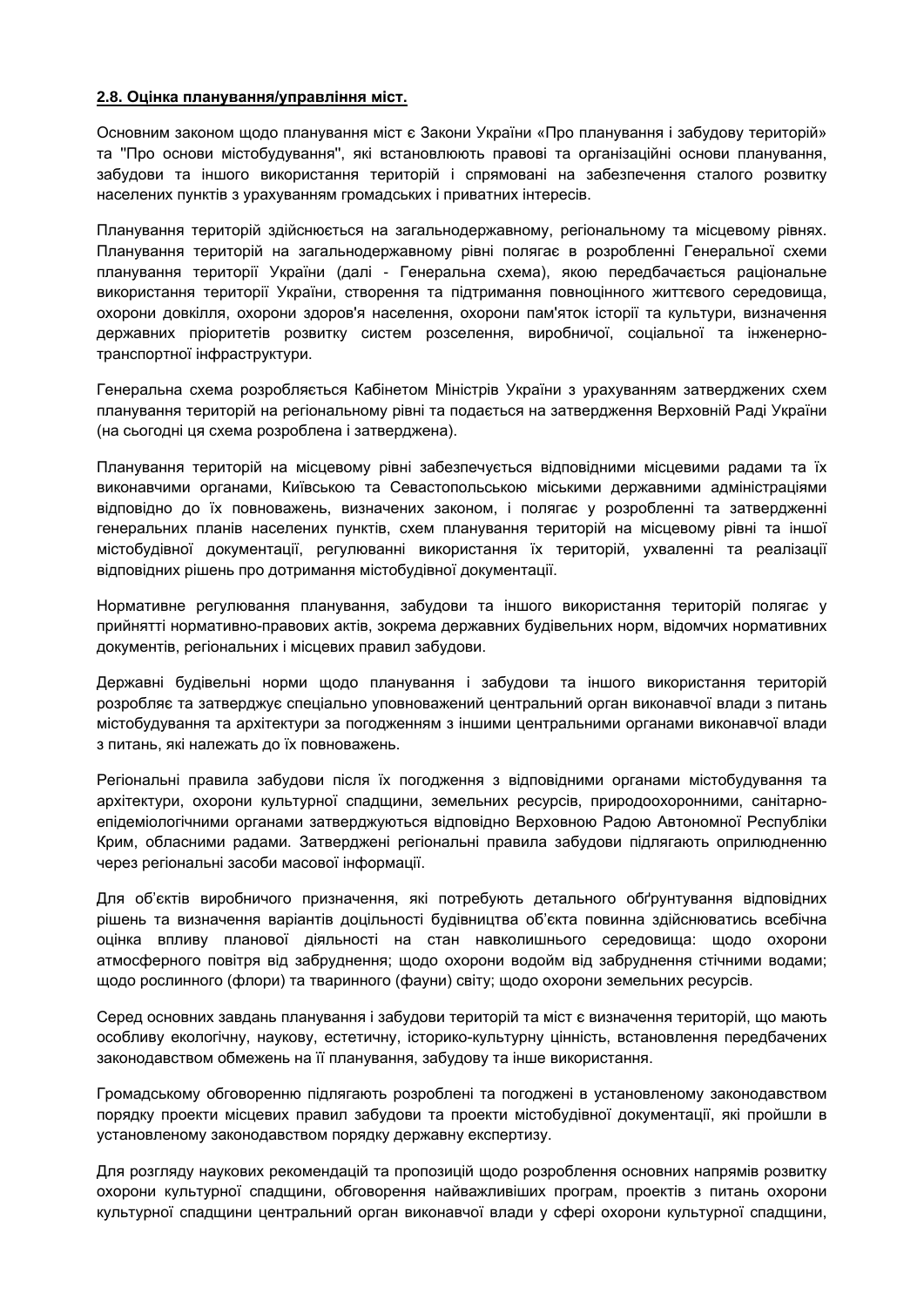орган охорони культурної спадщини Ради міністрів Автономної Республіки Крим створюють науково-методичні ради з провідних учених і висококваліфікованих фахівців-практиків. (Ст. 7).

В 2011 році, Законом України "Про регулювання містобудівної діяльності" були відмінені регіональні та місцеві правила забудови. в тому числі Розпорядження Київської міської державної адміністрація від 17.05.2002 № 979 Про внесення змін та доповнень до рішення Виконкому Київської міської Ради народних депутатів від 16.07.79 N 920 " Про уточнення меж історико - культурних заповідників і зон охорони пам'яток історії та культури в м.Києві", що входило до правил забудови м. Києва.

#### **2.9. Процедура узгодження щодо охорони нерухомої культурної спадщини.**

Усі власники пам'яток чи їхніх частин або уповноважені ними органи, незалежно від форм власності на ці пам'ятки, зобов'язані укласти з відповідним органом охорони культурної спадщини охоронний договір.

Охоронний договір встановлює режим використання пам'ятки культурної спадщини чи її частини, у тому числі території, на якій вона розташована.

Власник пам'ятки або уповноважений ним орган (особа) повинен забезпечити дотримання вимог протипожежної, санітарної, екологічної безпеки, виконання режиму використання пам'яток та пов'язаних з ними будівель, територій, культурних цінностей.

У разі коли власник пам'ятки або уповноважений ним орган (особа) вважає за необхідне провести будь-які роботи, пов'язані з консервацією, реабілітацією, реставрацією, музеєфікацією пам'ятки та упорядженням її території, він повинен подати відповідному органу охорони культурної спадщини науково-проектну документацію. Роботи можуть проводитися тільки після погодження проектної документації та з письмового дозволу зазначеного органу.

Якщо під час проведення будь-яких земляних робіт виявлено знахідку археологічного або історичного характеру, виконавець робіт зобов'язаний зупинити їхнє подальше ведення і протягом однієї доби повідомити про це відповідний орган охорони культурної спадщини та орган місцевого самоврядування, на території якого проводяться земляні роботи.

Земляні роботи можуть бути відновлені лише згідно з письмовим дозволом відповідного органу охорони культурної спадщини після завершення археологічних досліджень відповідної території.

Проведення археологічних розвідок, розкопок, інших земляних робіт на території пам'ятки, охоронюваній археологічній території, в зонах охорони, в історичних ареалах населених місць, а також дослідження решток життєдіяльності людини, що містяться під земною поверхнею, під водою, здійснюються за дозволом центрального органу виконавчої влади у сфері охорони культурної спадщини.

Дозволи на проведення археологічних розвідок, розкопок надаються за умови дотримання виконавцем робіт вимог охорони культурної спадщини та наявності у нього необхідного кваліфікаційного документа, виданого кваліфікаційною радою, що підтверджує фаховий рівень виконавця робіт.

Науково-проектна документація щодо визначення меж і режимів використання територій та зон охорони пам'яток, історико-архітектурних опорних планів, спеціальна науково-проектна документація для визначення історичних місць України підлягає схваленню науково-технічною (вченою) радою науково-дослідної установи, а також погодженню з відповідним органом місцевого самоврядування, Мінкультури або уповноваженим ним органом охорони культурної спадщини та затвердженню спеціально уповноваженого центрального органу виконавчої влади з питань містобудування і архітектури або уповноваженим ним органом.

Науково-проектна документація на реставрацію пам'яток затверджується і погоджується:

на пам'ятки національного значення – центральним органом охорони культурної спадщини;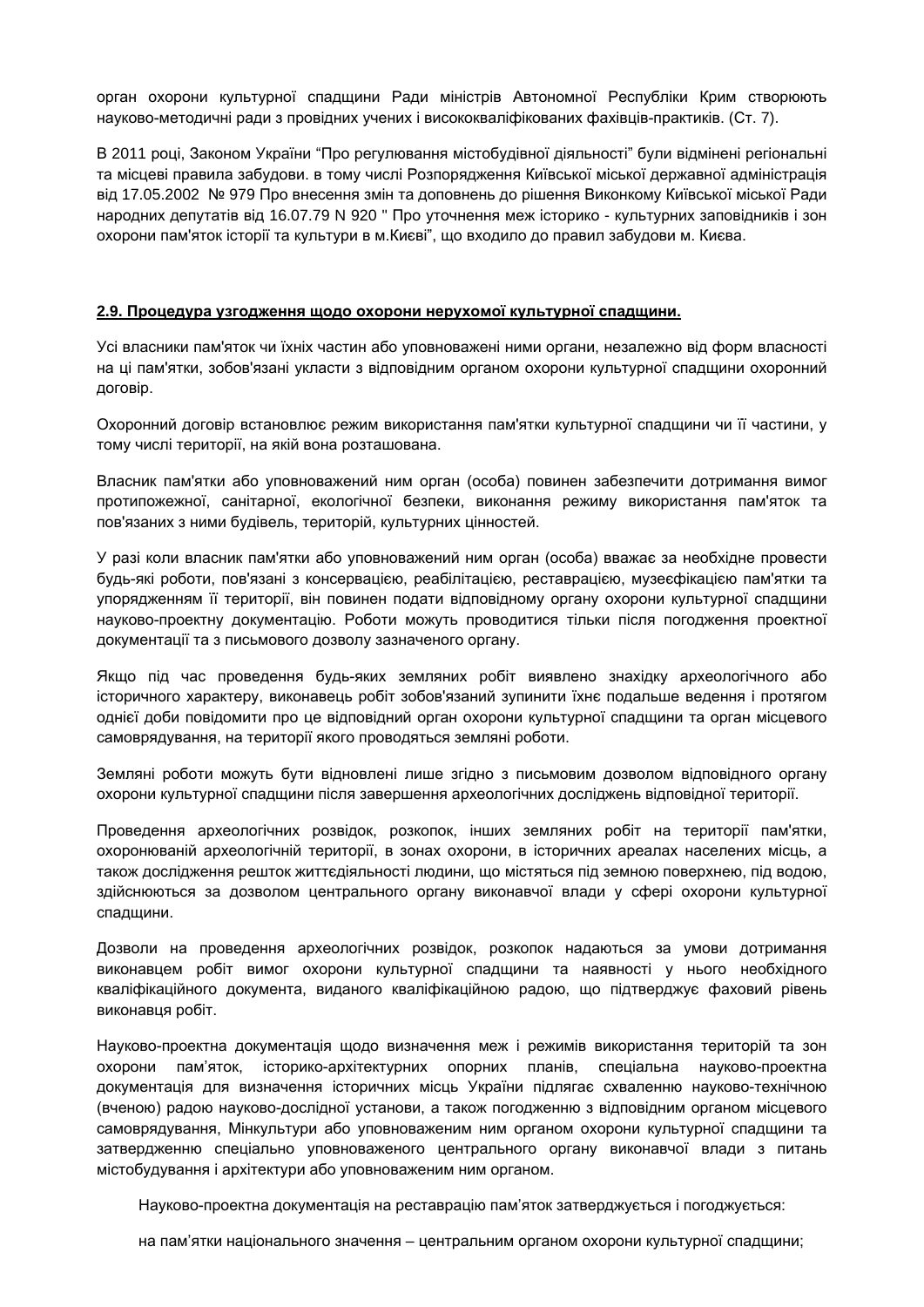на пам'ятки місцевого значення та щойно виявленні об'єкти культурної спадщини – місцевим органом охорони культурної спадщини.

На практиці ці норми виконуються, але здебільшого формально, рівень експертного супроводу науково-проектної документації здебільшого є недостатнім. Від так і якість рішень відповідних органів влади є низькою, а рівень фактично здійснюваних ремонтно-реставраційних робіт нерідко не відповідає державним будівельним нормам щодо реставрації пам'яток культурної спадщини і ратифікованим Україною міжнародним конвенціям щодо охорони культурної спадщини.

#### **2.10. Право власності на нерухому культурну спадщину.**

В Україні існують такі форми власності: державна, територіальних громад – комунальна, приватна. Відповідно до Закону України «Про охорону культурної спадщини», пам'ятка, крім пам'ятки археології, може перебувати у будь-якій із зазначених форм власності.

До 1990-х практично всі пам'ятки перебували у державній власності. З отриманням Україною незалежності і початком пов'язаних із цим соціально-економічних трансформацій в країні почалася кампанія з приватизації, що також торкнулася пам'яток.

Відповідно до п. 2 Розділу І Закону України «Про Державну програму приватизації», основною метою приватизації у 2000-2002 рр. було створення умов для сприяння підвищенню ефективності діяльності підприємств, установ, організацій та створення конкурентного середовища, а також забезпечення надходження коштів від приватизації до Державного бюджету України.

Але на практиці перехід пам'ятки у приватне користування далеко не завжди сприяв підвищенню ефективності її використання. Відповідно, у 2005 р. був прийнятий Закон України «Про тимчасову заборону приватизації пам'яток культурної спадщини». Цей закон забороняв приватизацію пам'яток культурної спадщини до затвердження Верховною Радою України переліку пам'яток культурної спадщини, які не підлягають приватизації. Такий перелік було затверджено 23 вересня 2008 року Законом України «Про Перелік пам'яток культурної спадщини, що не підлягають приватизації». Над проектом Закону спільно працювали фахівці Мінкультури і Мінрегіонбуду. До згаданого Переліку потрапило 2 464 пам'ятки.

Однак експерти відзначають низку недоліків, що їх містить у собі зазначений закон. Зокрема, відсутня системність з погляду нинішнього матеріально-технічного стану пам'яток. Скажімо, згідно з наявними пропозиціями, можна приватизувати Лівадійський і Масандрівський палаци з парками у Криму і будівлю найбільш відвідуваного музею в Україні — Панораму героїчної оборони та визволення Севастополя. Натомість, руїни замків на Тернопільщині, що їх розтягують селяни по цеглинах, залишаються державі, яка ніколи не зможе їх відновити. Найкращим виходом із становища, що склалося, експерти вважають термінову розробку єдиної методики оцінювання пам'яток щодо доцільності їхньої приватизації, термінову підготовку згідно з цією методикою нового проекту закону і його подальший, по можливості оперативний розгляд у Верховній Раді.

Для врегулювання зазначених питань у 2010 році прийнято Закон України «Про внесення змін до Закону України «Про Перелік пам'яток культурної спадщини, що не підлягають приватизації» від 12 лютого 2010 року № 1887-VI.

Фахівці також наголошують на необхідності розробки підзаконних актів, які б захистили від тотальної приватизації регіональні та районні музеї, розташовані у пам'ятках. Однією з ключових проблем, пов'язаних із правом приватної власності на пам'ятку, є забезпечення контролю з боку держави щодо стану збереження і режиму використання таких пам'яток, і відповідно – запобігання пошкодженню чи знищенню пам'ятки, але без створення системи органів охорони культурної спадщини в кожному регіоні/місті неможливо цього досягти.

Об'єкти культурної спадщини, що є пам'ятками (за винятком пам'яток, відчуження або передача яких обмежується законодавчими актами України) можуть бути відчужені, а також передані власником або уповноваженим ним органом у володіння, користування чи управління іншій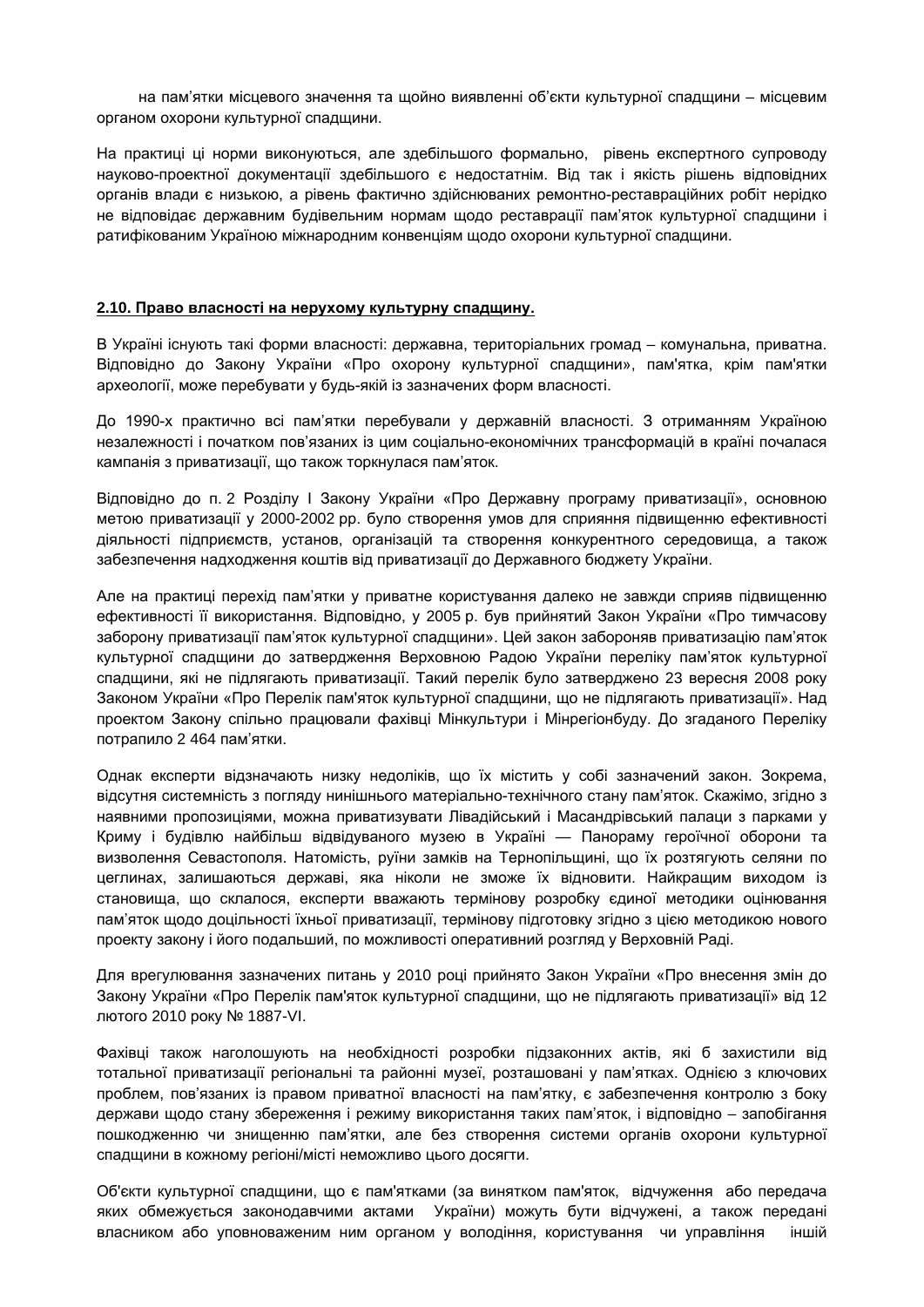юридичній або фізичній особі за наявності погодження відповідного органу охорони культурної спадщини.

Усі власники пам'яток чи їхніх частин або уповноважені ними органи, незалежно від форм власності на ці пам'ятки, зобов'язані укласти з відповідним органом охорони культурної спадщини охоронний договір.

У разі продажу пам'ятки (крім пам'ятки, яка не підлягає приватизації) власник або уповноважений ним орган зобов'язаний у письмовій формі повідомити про це відповідний орган охорони культурної спадщини із зазначенням ціни та інших умов продажу.

Власник або уповноважений ним орган, користувач зобов'язані утримувати пам'ятку в належному стані, своєчасно провадити ремонт, захищати від пошкодження, руйнування або знищення відповідно до цього Закону та охоронного договору.

Якщо в результаті дій або бездіяльності власника пам'ятки їй загрожує пошкодження або знищення, державний орган з питань охорони пам'яток історії та культури робить власнику пам'ятки відповідне попередження.

Якщо власник пам'ятки не вживе заходів щодо її збереження, зокрема у зв'язку з неможливістю створення необхідних для цього умов, суд за позовом державного органу охорони культурної спадщини може постановити рішення про її викуп.

У разі невідкладної необхідності забезпечення умов для збереження пам'ятки позов про її викуп може бути пред'явлено без попередження. Викуплена пам'ятка переходить у власність держави.

#### **2.11. Державне фінансування.**

Джерелами фінансування заходів у сфері охорони культурної спадщини можуть бути кошти власників пам'яток чи уповноважених ними органів або осіб, які набули права володіння, користування чи управління пам'ятками, благодійні внески та пожертвування на охорону культурної спадщини та інші джерела, не заборонені чинним законодавством.

Спеціальними коштами на фінансування охорони культурної спадщини є кошти спеціальних фондів Державного бюджету України, місцевих бюджетів. Порядок формування та використання цих коштів встановлюється Законом України про Державний бюджет України на відповідний рік.

Органи охорони культурної спадщини є розпорядниками спеціальних коштів на фінансування охорони культурної спадщини.

Більша частка пам'яток, що перебувають під охороною держави, фінансується з місцевих бюджетів, на утримання них у державному бюджеті передбачена цільова субвенція. Крім того, місцеві бюджети в рамках місцевих програм розвитку можуть закладати власні бюджетні витрати на фінансування такої діяльності.

Відповідно до Бюджетного кодексу України, видатки на заповідники національного значення здійснюються з Державного бюджету України.

Відповідно до Звіту Рахункової палати від 24.11.15 р. № 9-1, результати ефективності використання коштів державного бюджету, виділених Міністерству культури України на збереження історикокультурної спадщини в заповідниках, здійснення заходів з охорони, паспортизації, інвентаризації та реставрації пам'яток культурної спадщини показали, що Мінкультури:

- не забезпечило економного і законного використання коштів державного бюджету, що виділялися на збереження історико-культурної спадщини в заповідниках;

- управлінські рішення, щодо формування та реалізації державної політики у цій сфері також були неефективними, оскільки не забезпечували належної координації і регулювання діяльності;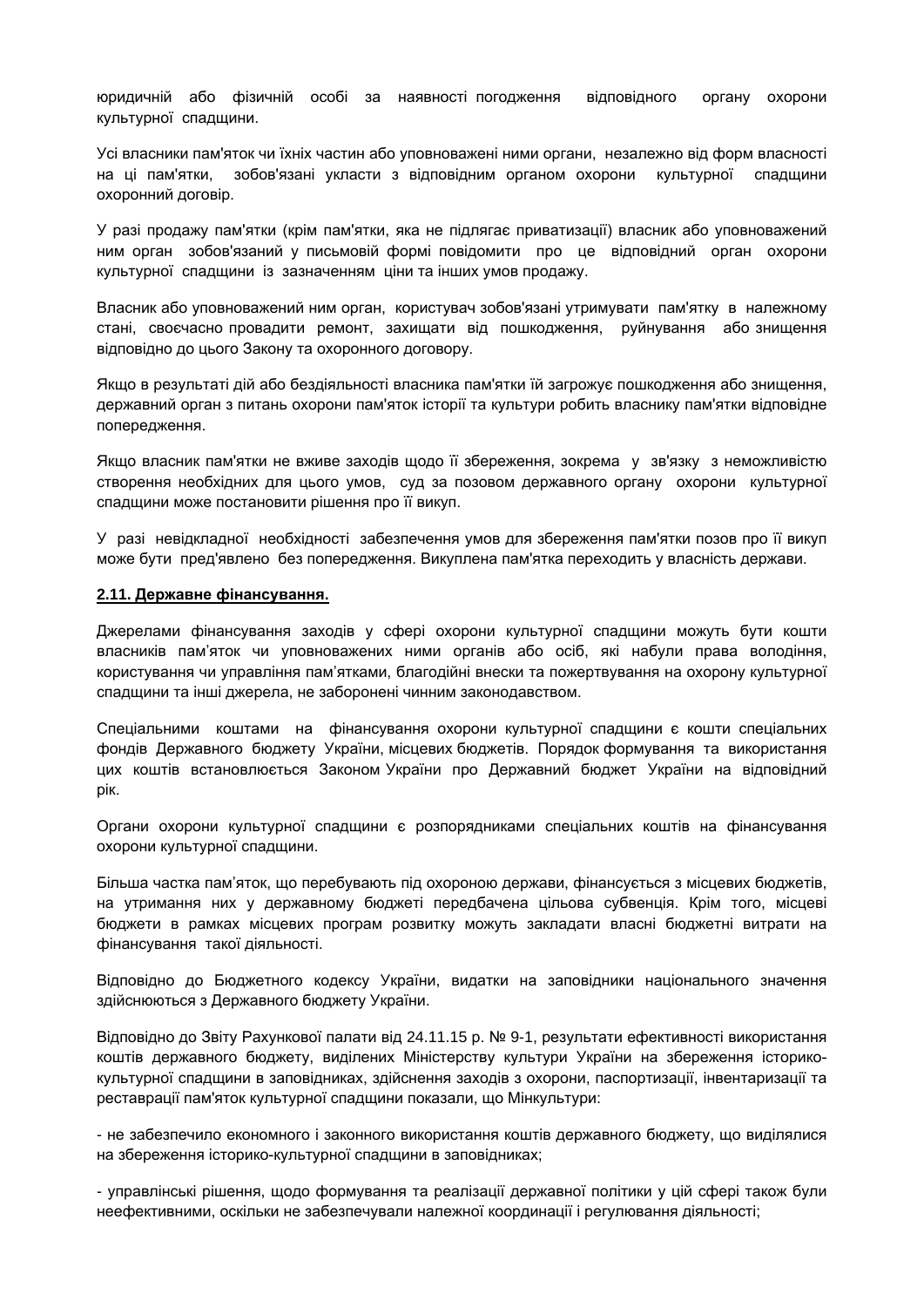- загалом на збереження історико-культурної спадщини в заповідниках у 2014 році – І півріччі 2015 року Мінкультури використано з порушенням чинного законодавства 85,8 тис. грн, неефективно – 2,8 млн грн, у т.ч. 1,3 млн грн минулих років (2010-2013), допущено неефективне управління коштами на суму 1,0 млн гривень. Крім того, Міністерством не створено умов для залучення грантів та інших перспективних джерел позабюджетного фінансування;

- через відсутність необхідних матеріальних ресурсів розвиток історико-культурних заповідників не відбувається, дієві заходи із збереження пам'яток не вживалися, оскільки 93,4 відс. коштів загального фонду спрямовувалося на утримання штатної чисельності працівників заповідників та оплату комунальних послуг. Як наслідок, близько 20 відс. пам'яток заповідників (193 од.) перебувають в аварійному та незадовільному стані, понад 40 відс. (329 од.) потребують реставрації. Відсутність фінансового забезпечення видатків створює ризики втрат пам'яток культурної спадщини, зокрема унікальних комплексів, внесених до Списку об'єктів всесвітньої спадщини ЮНЕСКО;

- через неефективні управлінські рішення у 2014 році Мінкультури повернено до державного бюджету 1,0 млн гривень. Крім того, незважаючи на те, що паспорти на об'єкти культурної спадщини складені лише на 22 відс. від їх необхідної кількості, кошти в сумі 100,0 тис. грн, які були затверджені у паспорті бюджетної програми на 2014 рік, Мінкультури не використані, що також свідчить про неефективне управління ними.

У зв'язку із тимчасовою окупацією території АР Крим Мінкультури не має можливості здійснювати контроль за станом збереження більш ніж 10 тисяч пам'яток культурної спадщини, у т.ч. 272 – національного значення, які частково розташовані і на території НЗ "Херсонес Таврійський", та у філії Судацька фортеця НЗ "Софія Київська".

# **2.12 Проблеми (порушення) і санкції.**

За порушення законодавства України у сфері охорони культурної спадщини передбачено фінансові санкції, адміністративна та кримінальна відповідальність.

Відповідний орган охорони культурної спадщини має право накладати на юридичну особу, яка є власником пам'ятки чи замовником робіт фінансові санкції:

| за проведення будь-яких незаконних робіт, що можуть у розмірі<br> завдати або завдали шкоди пам'ятці, охоронним зонам, неоподатковуваних                                                                                                                           | 10000<br>1000<br>від<br>ДΟ<br>мінімумів <sup>2</sup>                               |
|--------------------------------------------------------------------------------------------------------------------------------------------------------------------------------------------------------------------------------------------------------------------|------------------------------------------------------------------------------------|
| історичним ареалам населених місць,                                                                                                                                                                                                                                | доходів громадян;                                                                  |
| збереження,   у<br>захисту,<br>за<br>щодо<br>вимог<br>недодержання<br>  утримання, використання, реставрації, реабілітації пам'яток,                                                                                                                               | 10000<br>1000<br>розмірі<br>ДΟ<br>неоподатковуваних мінімумів доходів<br>громадян; |
| за неподання, несвоєчасне подання або подання явно у<br> недостовірної інформації про виявлені у процесі земляних,  неоподатковуваних мінімумів доходів<br> будівельних, шляхових, меліоративних та будь-яких інших громадян.<br>робіт об'єкти культурної спадщини | 1000<br>100<br>розмірі<br>від<br>лο                                                |

Рішення органу охорони культурної спадщини про застосування фінансових санкцій може бути оскаржено до суду.

Відповідно до Кодексу про адміністративні правопорушення від 07.12.1984 № 8073-X, порушення правил охорони і використання пам'яток (об'єктів культурної спадщини) – тягне за собою

<sup>2</sup> *Неоподаткований мінімум – частина доходу (заробітку), що повністю звільняється від стягнення податку. Неоподатковуваний мінімум становить тверду суму, яка після підрахування розмірів податків вираховується з отриманого доходу (заробітку).*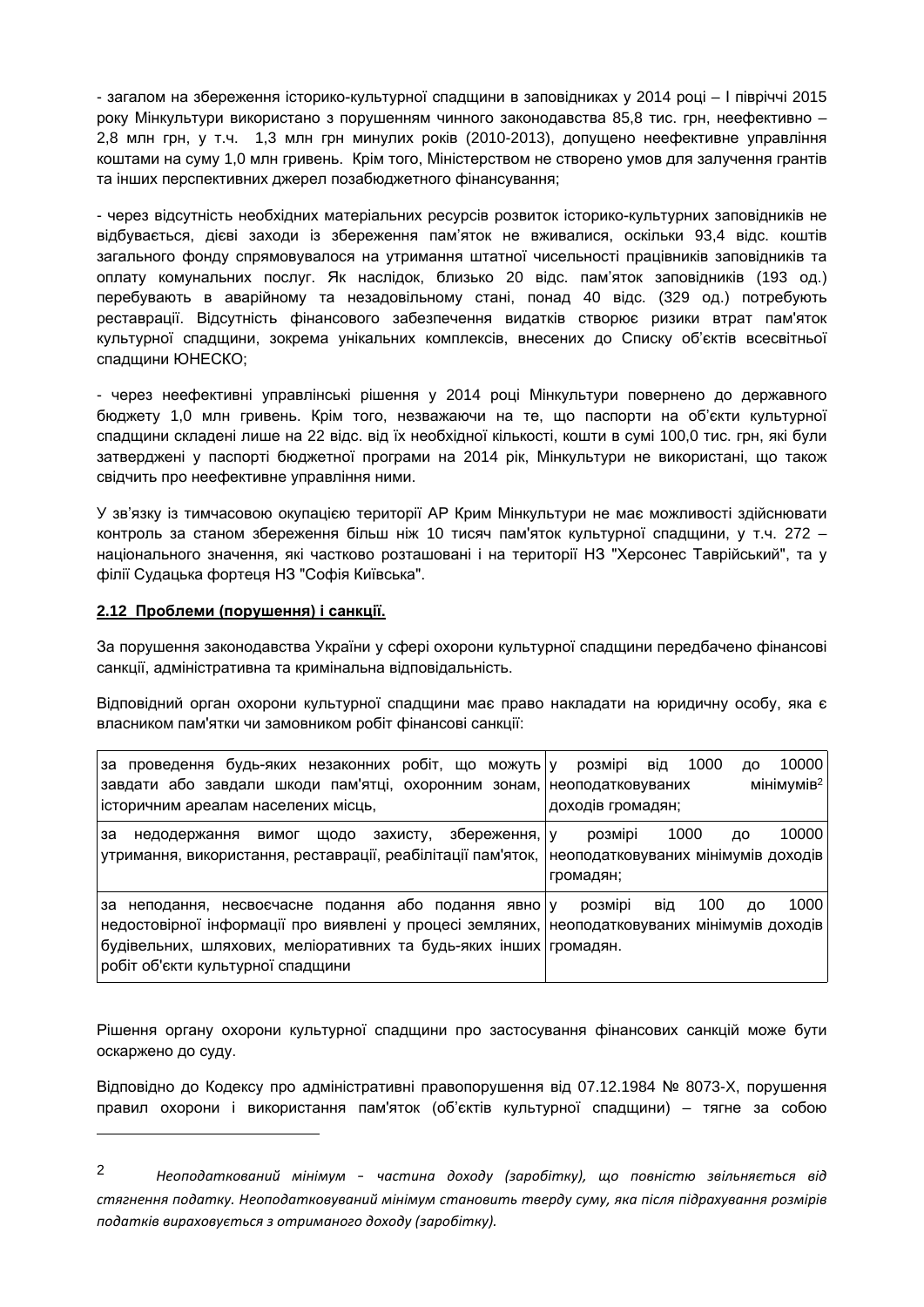попередження або накладення штрафу на громадян від 3 до 7 неоподатковуваних мінімумів доходів громадян і попередження або накладення штрафу на посадових осіб - від 5 до 8 неоподатковуваних мінімумів доходів громадян.

Відповідно до ст. 298 Кримінального кодексу України від 5.04.01 № 2341-III, умисне незаконне знищення, руйнування або пошкодження пам'яток – об'єктів культурної спадщини – караються штрафом до 100 неоподатковуваних мінімумів доходів громадян або обмеженням або позбавленням волі на строк до 5 років. Ті самі дії вчинені службовою особою з використанням службового становища, – караються позбавленням волі на строк від 3 до 8 років.

Застосування фінансових санкцій, адміністративних стягнень або кримінального покарання не звільняє винного від обов'язку відшкодувати шкоду, завдану власникові пам'ятки або уповноваженому ним органові, особі, яка набула права володіння, користування чи управління пам'яткою, охоронюваною археологічною територією.

Слід зазначити, що серед об'єктів культурної спадщини найуразливішими є археологічні об'єкти. Значної шкоди археологічним пам'яткам завдають незаконні розкопки («чорні археологи»). Проте відомо лише окремі доведені до кінця кримінальні справи – за незаконні розкопки кургану на Мамай-Горі винний був засуджений до 6 місяців позбавлення волі та штрафу у розмірі 7500 гривень. Це спричинено складністю визначення складу злочину та доведення вини особи, відсутності унормування процедури притягнення до відповідальності. Як приклад, також можна зазначити і проведення протизаконних земляних та будівельних робіт за ініціативи ГО «Андріївсько-Пейзажна Ініціатива» на пам'ятці археології національного значення «Місто Володимира – дитинець стародавнього Києва з фундаментами Десятинної церкви».

# **ІІІ. ВИСНОВКИ**

На думку експертів, одна з головних проблем пам'яткоохоронної сфери України полягає у відсутності налагодженої системи державного управління всією сферою загалом і заповідниками зокрема:

- по-перше, немає єдиного центру прийняття рішень (центрального органу) у сфері охорони культурної спадщини: ці повноваження покладено на Мінкультури (Державну службу охорони культурної спадщини) і частково – на Мінрегіонбуд;

- по-друге, на сьогодні сфера охорони культурної спадщини страждає від неефективної організації державного управління, що ускладнює реалізацію державної політики у цій сфері. Так, в 2012 році, було ліквідовано Державну службу охорони культурної спадщини, а в 2014 році – Департамент культурної спадщини;

- по-третє, за 16 років чинності Закону України "Про охорону культурної спадщини" відповідні державні органи на регіональному рівні – ліквідовані в усіх областях та містах України, що фактично знищило вертикаль управління в сфері охорони культурної спадщини.

- по-четверте, державні заповідники та об'єкти культурної спадщини підпорядковані різним органам влади, які здійснюють управління лише тими заповідниками, що належать до сфери їх управління.

Така ситуація послаблює державний контроль за збереженням пам'яток, який на території України в цілому – практично відсутній.

Внаслідок підпорядкування об'єктів культурної спадщини та заповідників різним органам влади та організаціям, жоден з них не володіє повною інформацією про діяльність усіх заповідників і стан збереження об'єктів культурної спадщини

Складання Державного реєстру нерухомих пам'яток України ще не закінчено, а в чинних переліках пам'яток відображаються навіть уже зруйновані об'єкти. Складання Державного реєстру нерухомих пам'яток України потребує спрощення процедури занесення об'єктів культурної спадщини до реєстру. Також велика проблема щодо впровадження програмної розробки «База даних пам'яток культурної спадщини в Україні» (електронної бази даних) у зв'язку з відсутністю кваліфікованих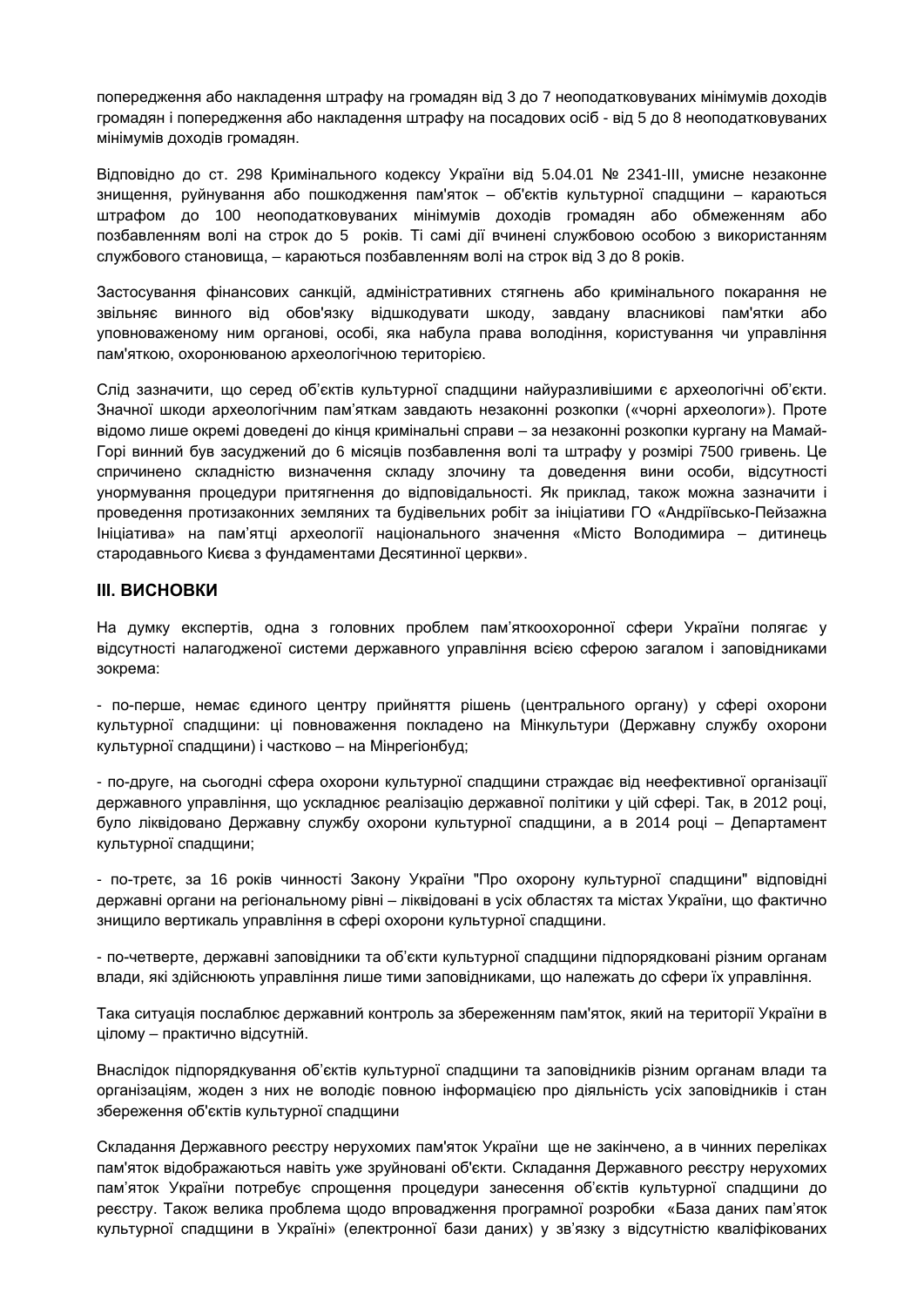спеціалістів у регіонах та відсутності органів охорони культурної спадщини в регіонах. Наразі вся інформація щодо об'єктів культурної спадщини знаходиться в паперовому вигляді, у зв'язку із відсутністю технічного забезпечення.

Отже, на сьогодні державний облік не може забезпечити користувачів повною та достовірною інформацією про об'єкти культурної спадщини.

Серйозною проблемою у збереженні культурної спадщини була і залишається відсутність визначених меж заповідників, територій та зон охорони пам'яток, оформлених документально прав володіння земельними ділянками, де вони розташовуються.

Так, із 59 досліджених заповідників нині визначено територіальної межі у 74,5 % і лише 19 % заповідників юридично оформили володіння земельними ділянками. Охорону пам'яток ускладнює і той факт, що межі пам'яток не винесені в натуру, тобто не позначені на місцевості і не враховуються при землевідведенні та приватизації землі, що може призвести у кінцевому підсумку до непоправної втрати пам'яток.

Розвиток пам'яткоохоронної справи гальмується відсутністю системи підвищення кваліфікації працівників сфери охорони пам'яток.

Лише у 2009 році Міністерством культури і туризму України, Міністерством регіонального розвитку та будівництва України, Міністерством культури і національної спадщини Республіки Польща був створений Міжнародний центр охорони культурної спадщини в Жовкві для реалізації створення системи підвищення кваліфікації кадрів сфери охорони культурної спадщини. Однак наразі не здійснюється державної підтримки цієї інституції.

З метою вдосконалення системи охорони культурної спадщини експерти рекомендують дії в таких основних напрямках:

1. Сформувати у системі органів виконавчої влади єдиний орган, із вертикально-інтегрованою структурою зі структурними підрозділами на рівні обласних та районних адміністрацій, на який покласти реалізацію всіх повноважень центрального органу виконавчої влади у сфері охорони культурної спадщини, передбачених законом, забезпечивши його належною системою наукових, науково-проектних та реставраційних організацій;

2. Визначити органи управління об'єктами Всесвітньої спадщини ЮНЕСКО;

3. Розробити Національну стратегію збереження та розвитку культурної спадщини України;

4. Вдосконалити законодавчу базу, що зокрема має передбачати розробку методики оцінки економічного і соціального потенціалу об'єктів культурної спадщини і використання згаданого потенціалу при складанні стратегічних планів розвитку відповідних міст і регіонів;

4.1. Розробити нормативи фінансування діяльності національного закладу та Типового положення про наглядові ради національних заповідників;

4.2. Внести зміни та доповнення до Закону України «Про охорону культурної спадщини», зокрема, щодо обліку об'єктів, а також об'єктів Всесвітньої спадщини.

4.3. Внести зміни та доповнення до Закону України «Про державний бюджет України», шляхом збільшення програм за якими фінансується культурна спадщина, в тому числі виділення фінансування об'єктів Всесвітньої спадщини – за окремою програмою

4.4. Розробити порядок розроблення плану організації території історико-культурного заповідника та історико-культурної заповідної території, а також порядок визначення та затвердження меж і режимів використання зон охорони пам'яток; форму електронного паспорта та електронну базу паспортів об'єктів культурної спадщини Мінкультури;